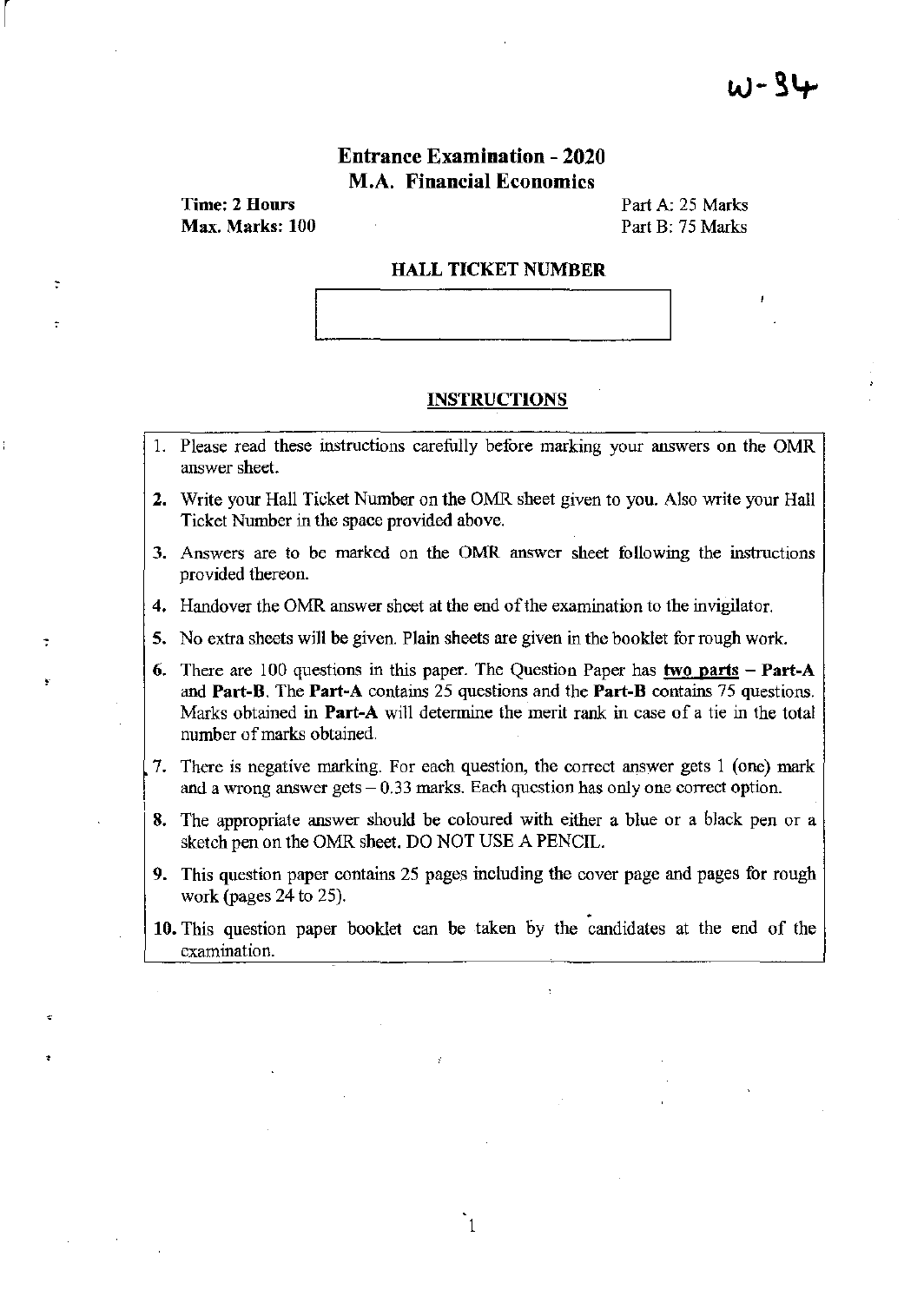#### Part - A

1. Following four statements arc based on Diagram-1 and Diagram-2

I. Indifference curves in Diagram-1 violate assumptions of transitivity  $\&$  more is better. II. Indifference curve IC2 gives higher utility than IC1 to the consumer in Diagram-1 III. Indifference curves in Diagram-2 show that Good  $X$  and  $Y$  arc perfect complements. IV. Indifference curves in Diagram-2 show that Good  $X$  and  $Y$  are perfect substitutes.



Which one of the following is correct?

- A. Only I and III are correct
- B. Only II and III are correct
- C. Only I and IV are correct
- D. Only I, 11 and III arc correct
- 2. In a price discriminating monopoly, thc elasticity of demand in sub-market I is 2 and it is  $1/2$  in sub-market II (elasticity values being in absolute terms). Then, the price behaviour of the discriminating monopolist will be
	- A. to charge a higher price in sub-market I than in sub-market II
	- B. to charge a higher price in sub-market II than in sub-market I
	- C. to charge the same price in both markets
	- D. to charge double (in sub-market I) the price charged in sub-markct II
- 3. For a country it is given that X is exports, M is imports, T is net taxes, G is government purchases, C is consumption expenditure, S is saving, and I is investment. Which of the following equations represents the private sector surplus or deficit?
	- A. Private sector balance  $S I$
	- B. Private sector balance  $= T G$
	- C. Private sector balance  $X \cdot M$
	- D. Private sector balance  $-C \perp S + T$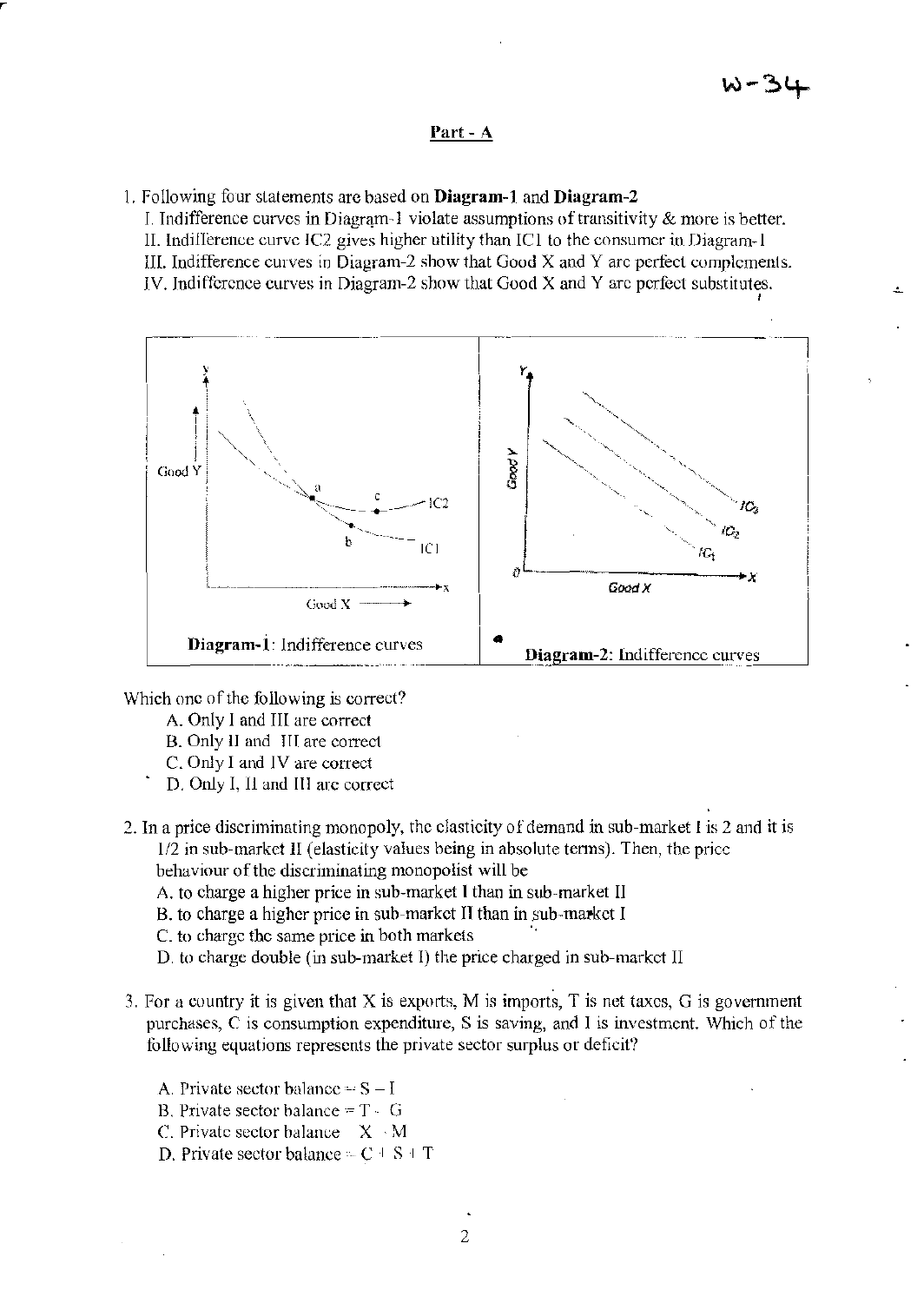4. Consider the tollowing popular revolutions in Indian agriculture and allied sector.

L While revolution

r

 $\overline{z}$ 

- I!. Yellow revolution
- III. Green revolution
- IV. Evergreen revolution

As per the time period of inception or launching, these revolutions have been arranged in ascending order (oldest to the most recent year). Which one of the following is correct?

A. I, II, III, IV B. n, I, IV, III c:. III, IV, 1, II D. m, I, II, IV

5. Following four statements are from **Diagram-3** given below:

1. Point D is teclmoiogically more etftcient than point B

II. Point C is technologically more efficient than point A

III. Point  $B$  is technologically more efficient than point  $D$ 

IV. Point A is technologically more efficient than point C

V. Points A, B, C and D show technologically feasible production plans

Which one of the following is correct?

A. Only V is correct

B. Only I, II and V arc correct

C. Only II, III and V are correct

D. Only II and III arc correct



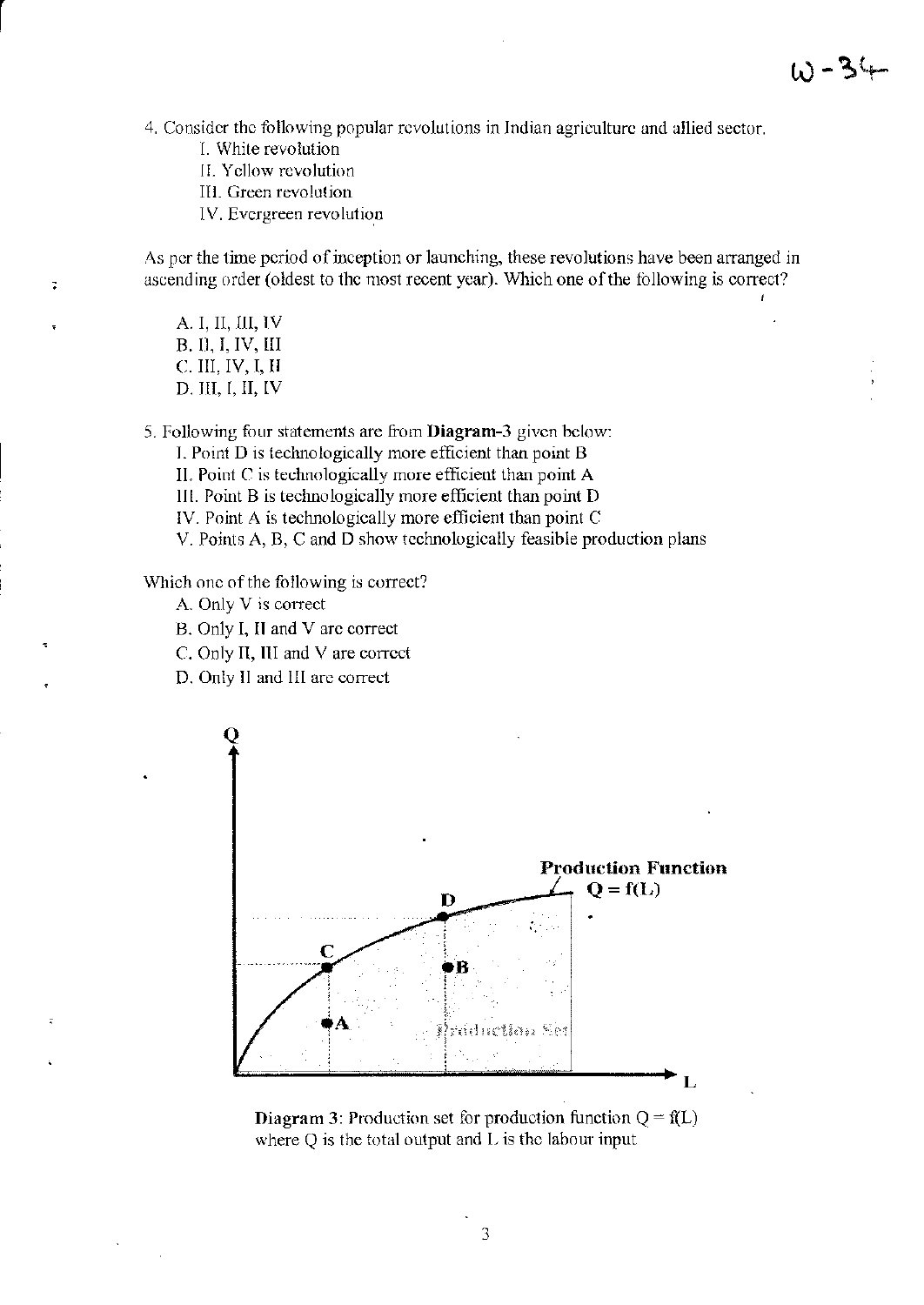- 6. A risk-averse or risk-avoiding consumer
	- A. values an incremental increase in wealth less highly than an incremental decrease in wealth and will reject a fair gamble
	- B. values an incremental increase in wealth more highly than an incremental decrease in wealth and will see a fair gamble, may even accept some unfair gambles
	- c. will give same importance to each additional unit of increased money or wealth
	- D. will face a convex utility function
- 7. If the annual inflation rate is 5 percent, an item costing rupees 100 today, would cost rupees after two years.
	- A. 105
	- B. 105.25
	- C. 110.25
	- D.121

8. From the information in BOX-1 given below, select the correct pair.

- A. Only (I. b) is corred
- B. Only (II, d) is corred
- C. Only (III, a) is corred
- D. Only (IV, c) is correct

| $BOX-1$                                     |                                                                                              |  |
|---------------------------------------------|----------------------------------------------------------------------------------------------|--|
| The velocity of money is defined as         | Which of the following is true when the<br>velocity of money falls?                          |  |
| I, real GDP divided by money supply         | a. A change in the money supply will<br>affect output only.                                  |  |
| II. nominal GDP divided by money<br>supply. | b. The central bank will decrease the<br>money supply.                                       |  |
| III. real GDP times money supply.           | c. Output will be greater for a given<br>money supply.                                       |  |
| IV. nominal GDP times money<br>supply.      | d. An increase in money supply will have<br>less effect on nominal gross national<br>product |  |

 $\mathcal{L}_\mathrm{c}$ 

- 9. Subsidised low-cost housing and free education are examples of
	- A. Social wants
	- B. Collective wants
	- C. Merit wants
	- D. Both social wants and growth motivating wants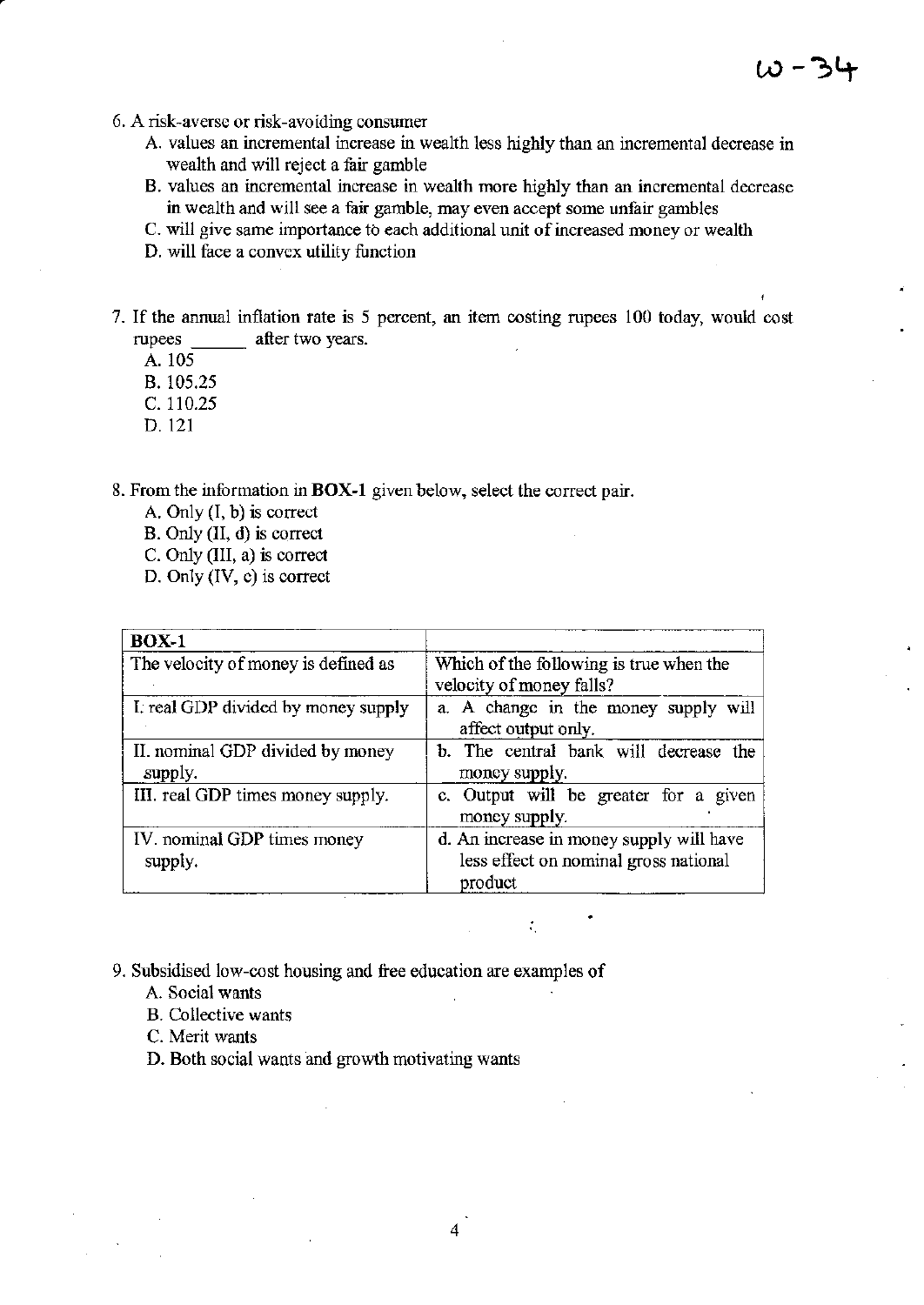10. Consider the following utility functions  $U(x, y)$  of two commodities, x and y, and absolute values of marginal rate of substitution (MRSxy)

| Utility functions         | Value of MRSxy     |
|---------------------------|--------------------|
| I. $U(x, y) = x + y$      | a. ratio of y to x |
| II. $U(x, y) = min(x, y)$ | b. one             |
| III. $U(x, y) = xy$       | c. zero            |

Then, which of the following combinations of  $U(x, y)$  and MRSxy is correct? A (I, a), (II, c), (III, b)

B, (I, b), (II, a), (III, c) C, (I, a), (II, b), (III, c) D. (I, b), (II, c), (III, a)

11. IfK is an *m* x *n* matrix, and X is a *n* x 1 vector. Then, the null space ofK is defined by the subspace of all the solutions of

- A,  $KX = 1$  $B$ ,  $KX=0$
- C.  $KX = \lambda X$
- $D$ .  $KX = K$

12. The problem of asymmetric information may lead to problem(s) of

- I. adverse~selection
- II. dead-weight losses
- III. self~selcction
- IV. moral hazard

Which one of the following is correct?

- A. I and II
- B, I and IV
- C. II and III
- D. II and IV
- 13. Four sectors in the Mahalanobis 4-sector growth model are,
	- A. Capital goods, labour goods, services goods and manufacturing goods
	- B. Capital, agricultural goods, household consumer and services producing goods
	- C. Capital goods, factory produced consumer goods, household produced consumer goods and services producing goods
	- D. Investment goods, factory produced consumer goods, household produced consumer goods and foreign traded goods
- 14. An increasing returns to scale in production implies
	- A. An equi-proportional increase in all inputs leads to more than equi-proportional increase in output
	- B. Large firms can always undercut smaller firm
	- C. For a free market to be efficient, increasing returns to scale within the firm must be exhausted before equilibrium level of output can be realized
	- D. All of the above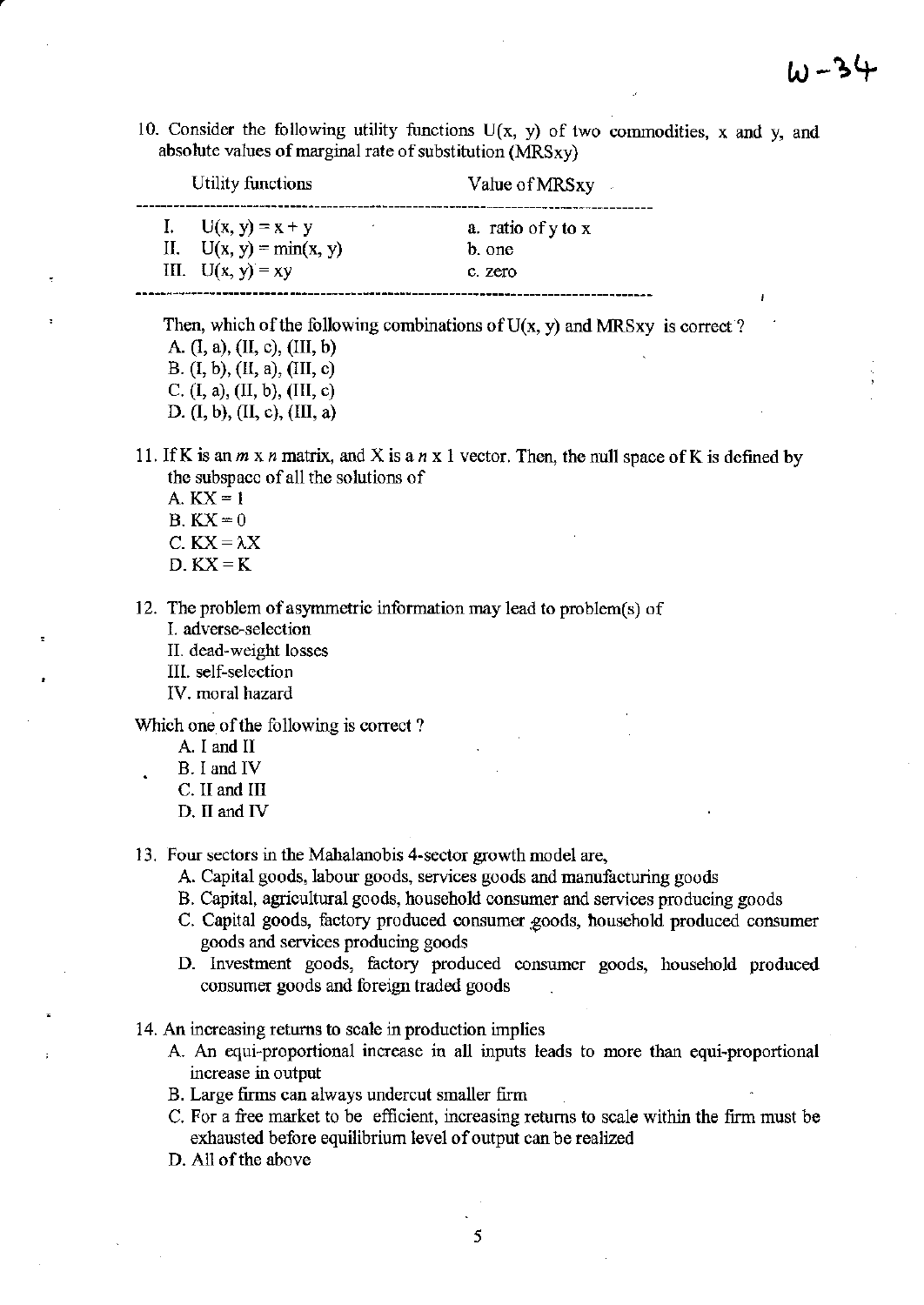**15. Consider following four statements:** 

**Total surplus (defined as the sum total** of consumer's **surplus and producer's surplus) can be calculated in the following way.** 

**1. the consumer's surplus minus the producer's surplus.** 

II. (the area under the demand curve) minus (the area under the supply curve)

III. (the area under the supply curve) minus (the area under the demand curve)

**IV. adding the deadweight loss to the consumer's surplus plus producer's surplus.** 

**Which statement is true?** 

A. Only I is true

B. Both I and III are true

C. Only II is true

D. Both III and IV are true

16. The assumption of 'free entry and free exit of firms' in the industry may be valid if **which** of following **statements is true?** 

**A. There are no legal restrictions or licenses on how many frrms can be in the industry.** 

**B. Irrecoverable cost is not there.** 

**C. There is no initial fixed cost or a very negligible amount of fixed cost** 

D. All of the above

**17. Consider following two statements,** 

**1. According to Keynes, as income rises, lower share** of income **is spent on consumption.** 

**II. According Kuznets, as income rises, the average propensity to save remains fairly stable and constant.** 

Of the **above, which statement(s) is/are correct?** 

A. Only I is true

B. Only II is true

**C. Neither I nor II is true** 

D. Both I and II are true

**18. The standard deviation of a standard normal distribution** 

A. is equal to 3Median - 2Mean

**B. is always equal to zero** 

**C. is always equal to one** 

**D. can be any positive value but greater than one:,** 

**19. If a coin is tossed three times, the likelihood of obtaining three heads in a row is** 

**A. zero** 

B. 0.250

C.0.875

D.0.125

**20. Which group, among four commodity groups, is subject to the highest taxation in India?**  A. Petrol and diesel

B. Steel and steel products

**C. Cement** 

D. Gold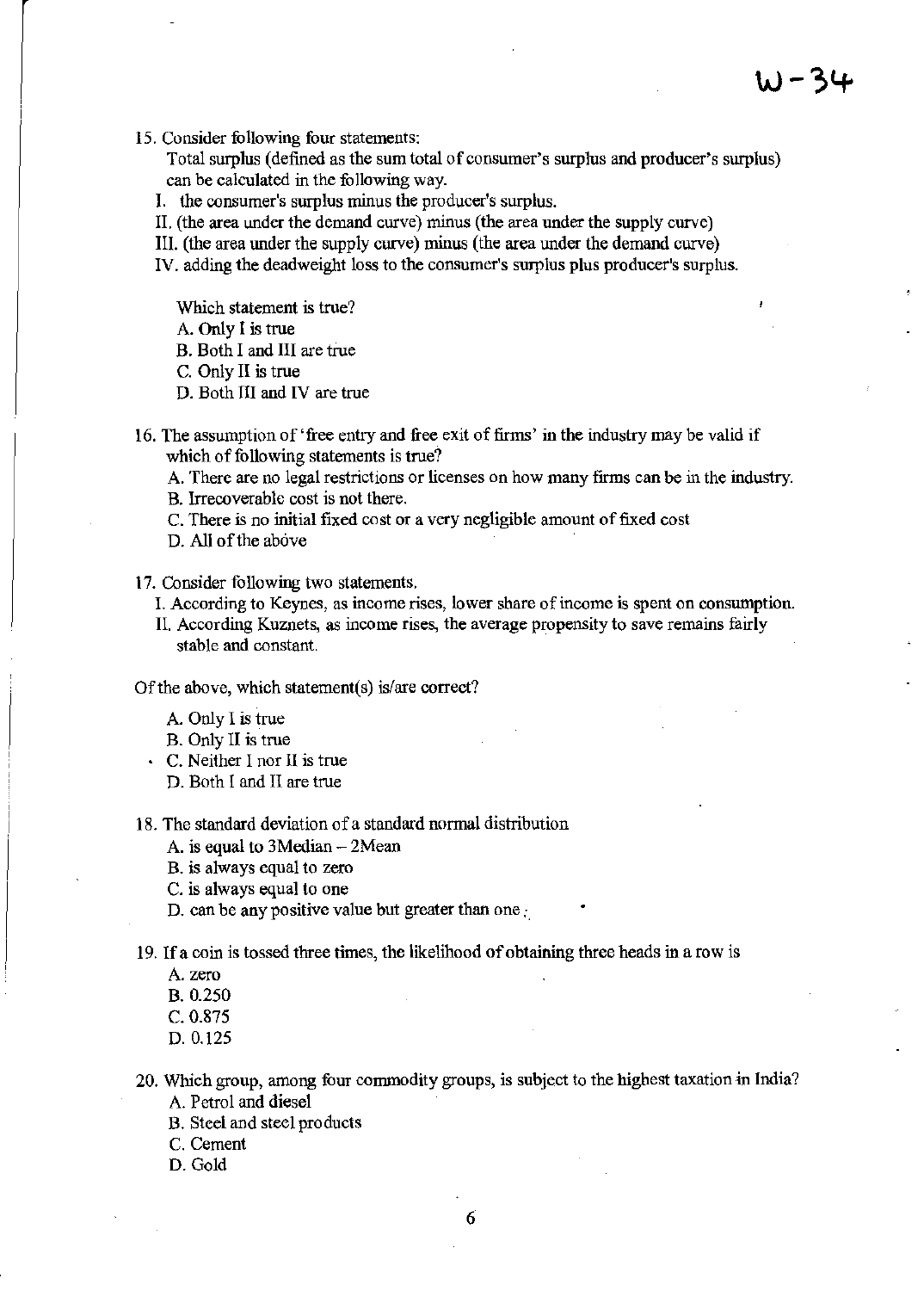- 21. According to the 'Report of the Committee on Unorganised Sector Statistics' of the National Statistical Commission (NSC), 2012, the share of organised sector in Indian workforce is placed at around
	- A. 10 percent
	- B. 30 percent
	- C. 40 percent
	- D. 90 percent
- 22. Which one of the following is not a feature of the Solow-Swan growth model? ,
	- A. Neutral technical progress
	- B. Flexible factor prices
	- C. Constant capital-labour ratio
	- D. Full employment of labour
- 23. Consider following four statements.
	- I. The Reserve Bank of India (RBI) was set up on April 1, 1935.
	- II. The Hilton Young Commission 1926 recommended the setting up of the RBI.
	- Ill. Legislation to set up the RBI was first introduced in January 1927.
	- IV. The enactment of the RBI became an accomplished fact in March 1934.

#### Which one of the following is true?

- A. Only I is true
- B. Both II and IV are true
- C. Only I, II and III are true
- D. All four statements (I, II, III and IV) are true.

# Answer following two questions (24 and 25) from information in BOX-2

#### BOX-2

The total cost function of a producer is given by  $Q^3 - 4Q^2 + 214Q$ , where Q is the positive level of output.

- 24. In Box-2, at what level ofQ, the average cost (AC) is minimum and what is the AC amount at this Q output level?
	- A.  $Q = 2$  units and  $AC = 214$  units
	- B.  $Q = 3$  units and  $AC = 218$  units
	- C.  $Q = 2$  units and  $AC = 210$  units
	- D. Q = 4 units and  $AC = 210$  units

#### 25. From information in Box-2, which of the following statements is true?

- A. Average fixed cost amount is approximately equal to 214 units
- B. Total variable cost amount is 425 units when average variable cost is the minimum
- C. Slope of average cost and slope of marginal cost are equal only at  $Q = 2$  units
- D. Slope of average cost and slope of marginal cost are equal only at  $Q = 1$  unit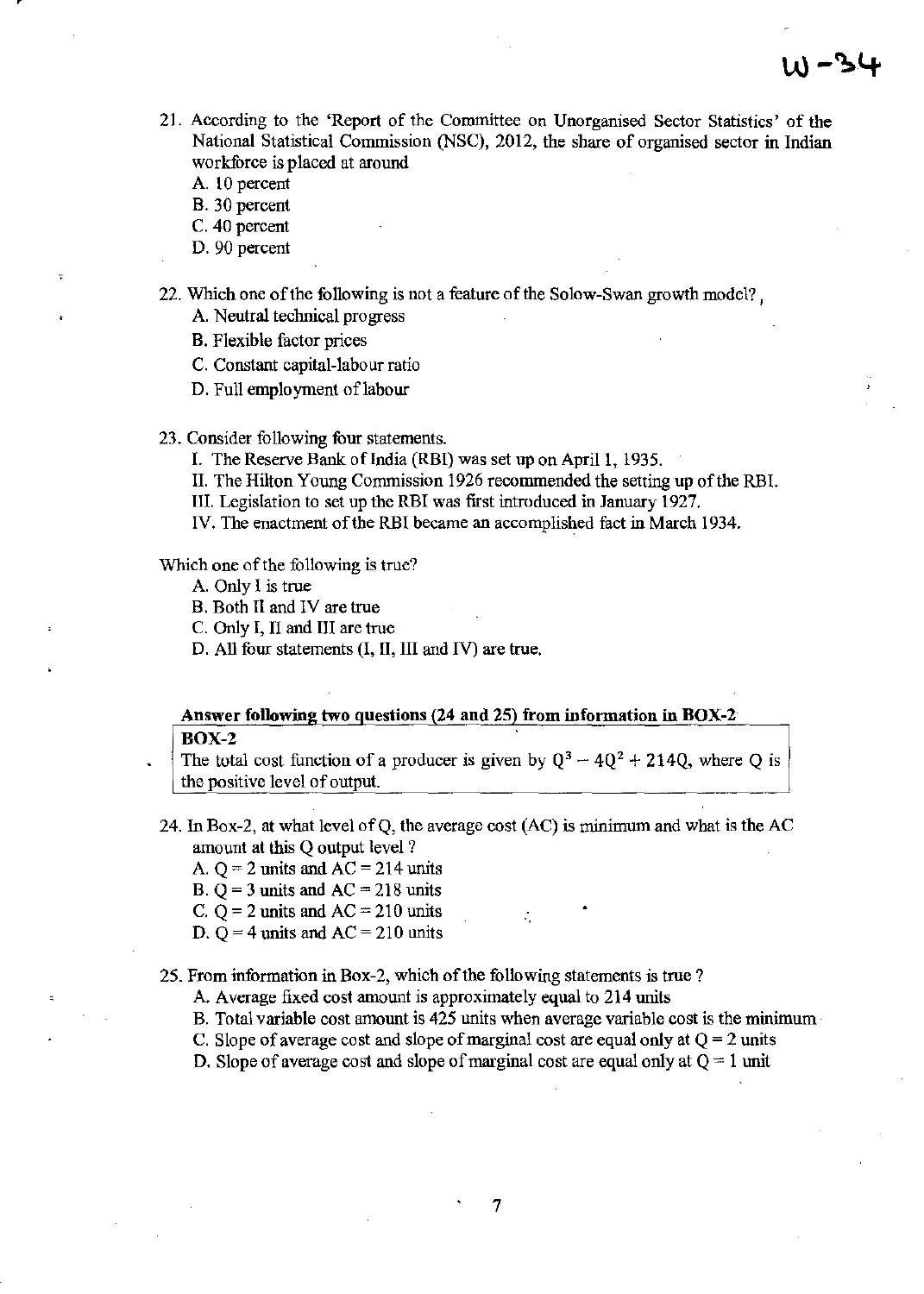#### Part - B

- 26. Capital flight in economics refers to a situation of
	- A. high capital stock accumulation by poor countries from rich countries
	- B. gradual increase of demand for capital assets from a nation by other nations
	- C. sudden and large-scale increase of financial assets and capital within a nation
	- D. sudden and large-scale exodus of financial assets and capital from a nation
- 27. Marginal cost of supplying a pure public good to an extra person is  $\ldots$ .

A. zero

B. one

- C. between one and infinity
- D. equal to total fixed cost but higher than average variable cost

#### The next three questions (28 to 30) are based on the information in BOX-3

#### BOX-3

Consider a random experiment where two fair dice (one Grecn and one Red) are rolled. All outcomes are equally likely. Let *nl* be number that came up on the Green die and let *n2* be the number that came up on the Red die. Define the random variables  $(X, Y, Z)$  as below:  $X = (n1+n2); Y = (n2-n1+7); Z = (n2-n1+7).$ 

- 28. Consider following statements from Box-3
	- I. Distribution of X is skewed.
	- II. Distribution of Y is skewed.
	- III. Distribution of Z is skewed.

and identify which one is true among the following?

A. Only I is true

B. Only III is true

- C. Only I and Il are true
- D. I, II and III all are true

29. In Box-3, Which is true about distributions of random variables,  $X$  and  $Y$ ?

A. They are i.i.d. (independently and identically distributed).

B. They are independently but not identically distributed.

C. They are not independently but identically distributed.

D. They are neither independently nor identically distributed.

30. In Box-3, what is expected value, E[Y] ?

A.7

B.6.5

C.7.5

D.6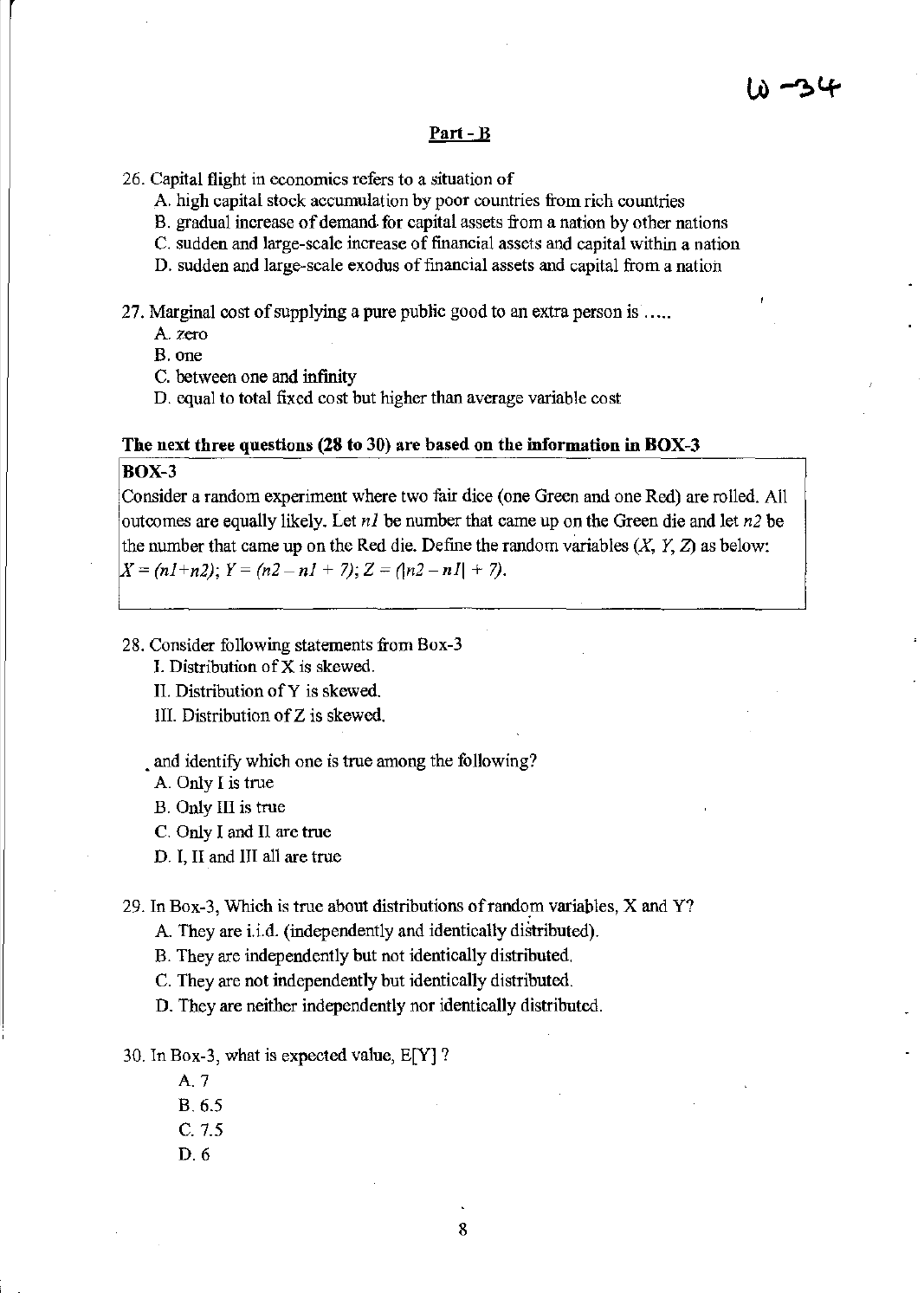- 3 L If propensity of people to hold money as currency goes down and aU other factors (such as required reserve ratio) remain unchanged, the value of money multiplier will
	- A. hccome smaller.
	- B. become larger

C. remain the same.

- D. may move either way.
- 32. Arrange the tollowing sectors ofIndia **in** decreasing order of their contribution *tp* Gross Domestic Savings, from the highest to the lowest value, in the five years ending 2018~ 19 (Source: Economic Survey 2019-20 Statistical Appendix, Table 1.9)

1. IIouschold sector; II. Public sector; III. Private corporate sector

A. I, II, !II ll. I, III, II C. II, III, I D. III, II, I

- 33. A person is faced with a choice set containing exactly two elements. Then any binary relation defining her/his preferences necessarily satisfies:
	- A. rcilexivity if it is transitive
	- B. completeness if reflexive
	- C. transitivity, if it is reflexive
	- D. asymmetry if complete
- 34. What is approximate per capita per day foodgrain consumption in India in recent years? (Souree: Economic Survey 2019~20, Table 1.19)
	- A.  $440 470$  grams
	- B.  $480 495$  grams
	- C.  $515 525$  grams
	- D. 530·· 545 grams
- 35. In a class of 100 students, the students appeared in examinations for two subjects: economics and statistics. 80 students passed ih statistics; and 75 students passed in economics. 10 students did not pass in either of the two subjects. How many students passed in exactly one subject?
	- A.IO
	- B. IS
	- C. 25
	- D.30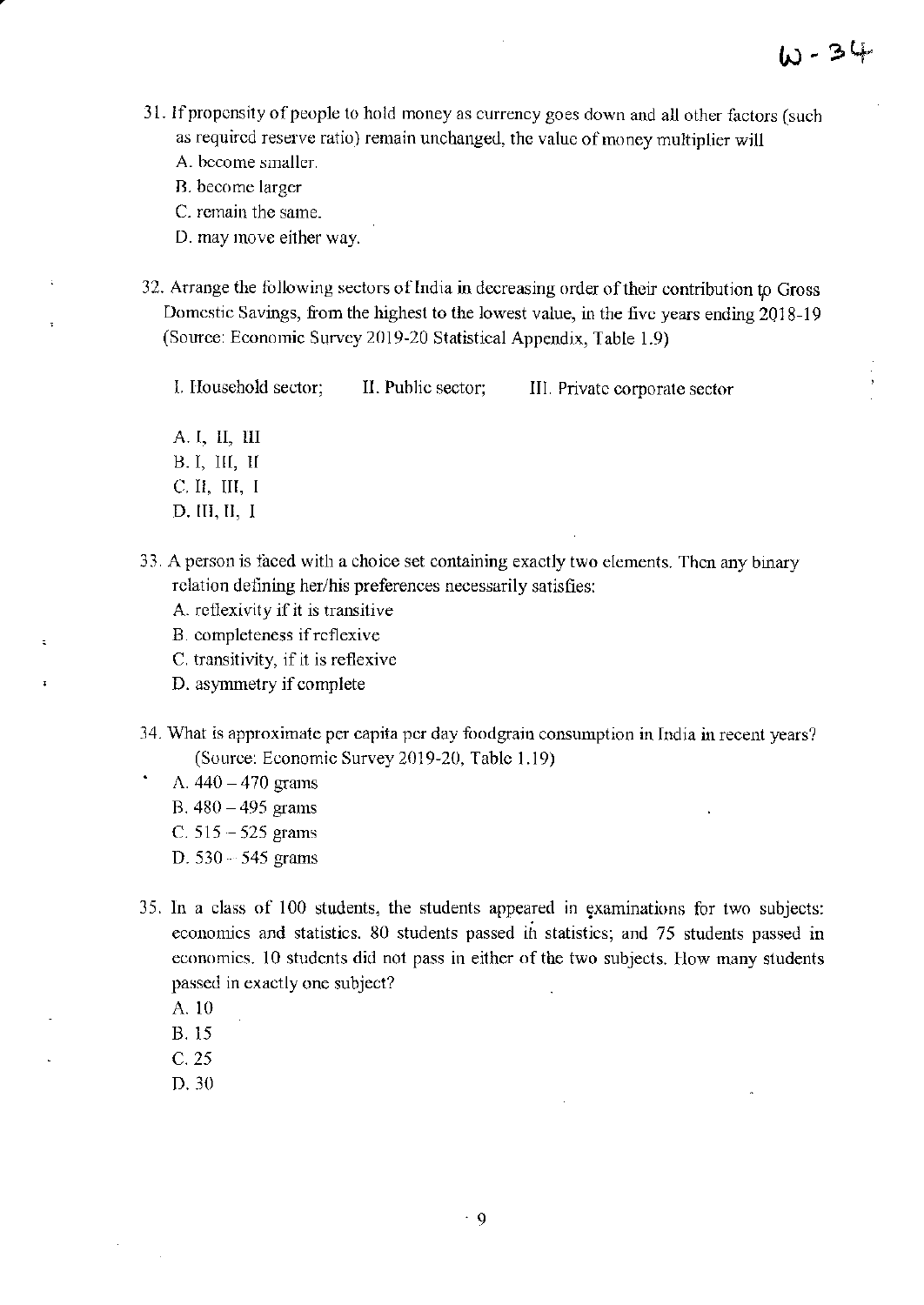**36. Following topics in welfare economics appeared one after another:** 

- **1. Pigou's welfare economics**
- **II. Arrow's social welfare function**

**III. Kaldor's compensation,principle** 

**IV. Mill's utilitarianism** 

**Which one is correct chronological order** of their **appearances (oldest to the latest topic)?** 

A. IV, I, III, II B. IV, III, I, II C. IV, III, II, I D. I, IV, II, III

r

37. A bin contains 2 black  $(B)$ , 2 red  $(R)$  and 2 white  $(W)$  balls, which are identical in all **other aspects. Now, two balls are drawn in succession at random without replacement.** 

**Consider the probability** of the **following events:** 

**1. Probability that the two balls are of different colours (denoted, P[AJ).** 

II. Probability that the two balls are ofthe same colours (denoted, P[B)).

III. Probability that the two balls are either both black or both red (denoted, P[C]).

IV. Probability that one ball is black and one ball is red (denoted, P[D]).

V. Probability that the two balls are both non-white (denoted, P[E]).

**Now, arrange the above statements in** *increasing order* of the **probability value** of the **event described therein:** 

- **A. III, II, IV, V, I**  B. II, IV, III, I, V C. IV, II, III, V, I D. V, IV, II, III, I
- **38. In a simple Keynesian model, consumption function for an economy is given by :**

 $C = 750 + 0.9 Y^d$ , where C is consumption and  $Y^d$  is disposable income given as :  $Y^d = (1 - t)Y$ , since tax at the rate of t is imposed on income (Y). Given that  $t = 1/3$ , **the expenditure multiplier is:**  '.

- A.IO.O
- B. 2.5
- C.5.0
- D. 1.33
- 39. The perfect complements production function  $F(L, K) = \{min (L, K)\}^{1/3}$  exhibits: **A. Constant returns to scale** 
	- **B. Increasing returns to scale**
	- **C. Decreasing returns to scale**
	- **D. Difficult to say due to lack to enough information**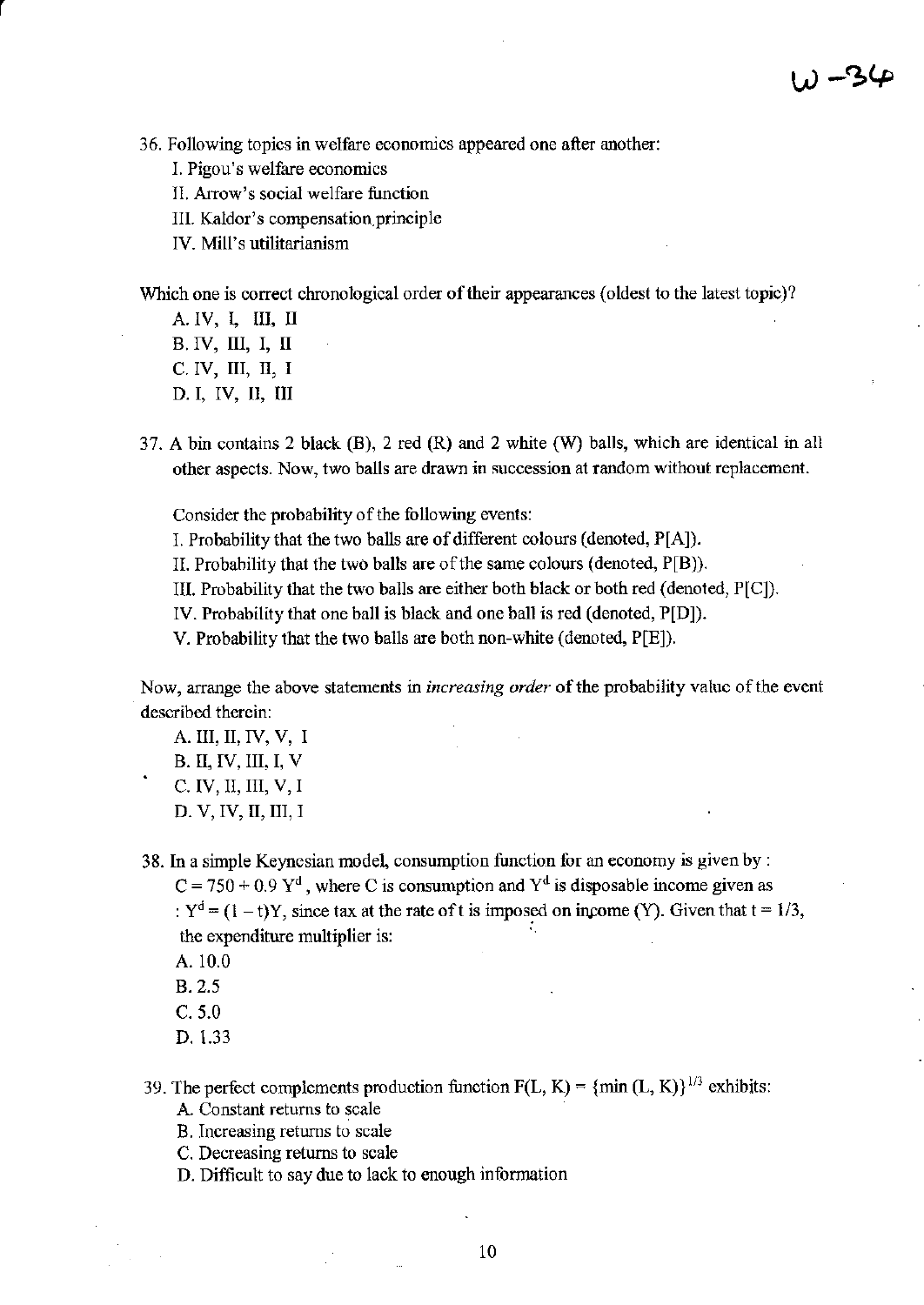- 40. Who is credited for developing the modem system of Flow of Funds Accounts?
	- A. Wassily Leontief
	- B. Jan Tinbergen
	- C. Luca Pacioli
	- D. Morris Copeland

41. A LeontiefInput Output Model is considered an 'open model' if it takes into consideration

- A. export and import sector
- B. input demand of industries
- C. a nonzero final demand vector
- D. a zero final demand vector

42. In W. W. Rostow's historical approach to the process of economic development, which is the highest stage of development?

- A. Drive to maturity
- B. The agc of high mass consumption
- C. The age of environmental degradation
- D. The drive for high industrialization and efficiency

43. In the Harrod -Domar growth model, the natural rate of growth is determined by

- A. Incremental capital-output ratio
- B. Marginal propensity to save
- C. Growth rate of labour and technology
- D. The warranted rate of growth
- 44. According to Keynesian theory if money supply is increased, then,
	- T. bond price falls
	- II. rate of interest falls
	- III. bond price rises
	- IV. ratc of interest rises

#### Which of the following statements is true?

- A. Both I and II are true
- B. Both I and IV are true
- C. Both II and IV are true
- D. Both II and III are true

45. Which is true for the convergence hypothesis in economic growth? Convergence indicates a

- A. strong negative relationship between growth rates of capital and labour inputs
- B. strong negative relationship between growth rates of per capita income and initial value of per capita income

Ñ,

- C. strong positive relationship between growth rates of per capita income and initial value of per capita income
- D. strong positive relationship between growth of labour income and capital stock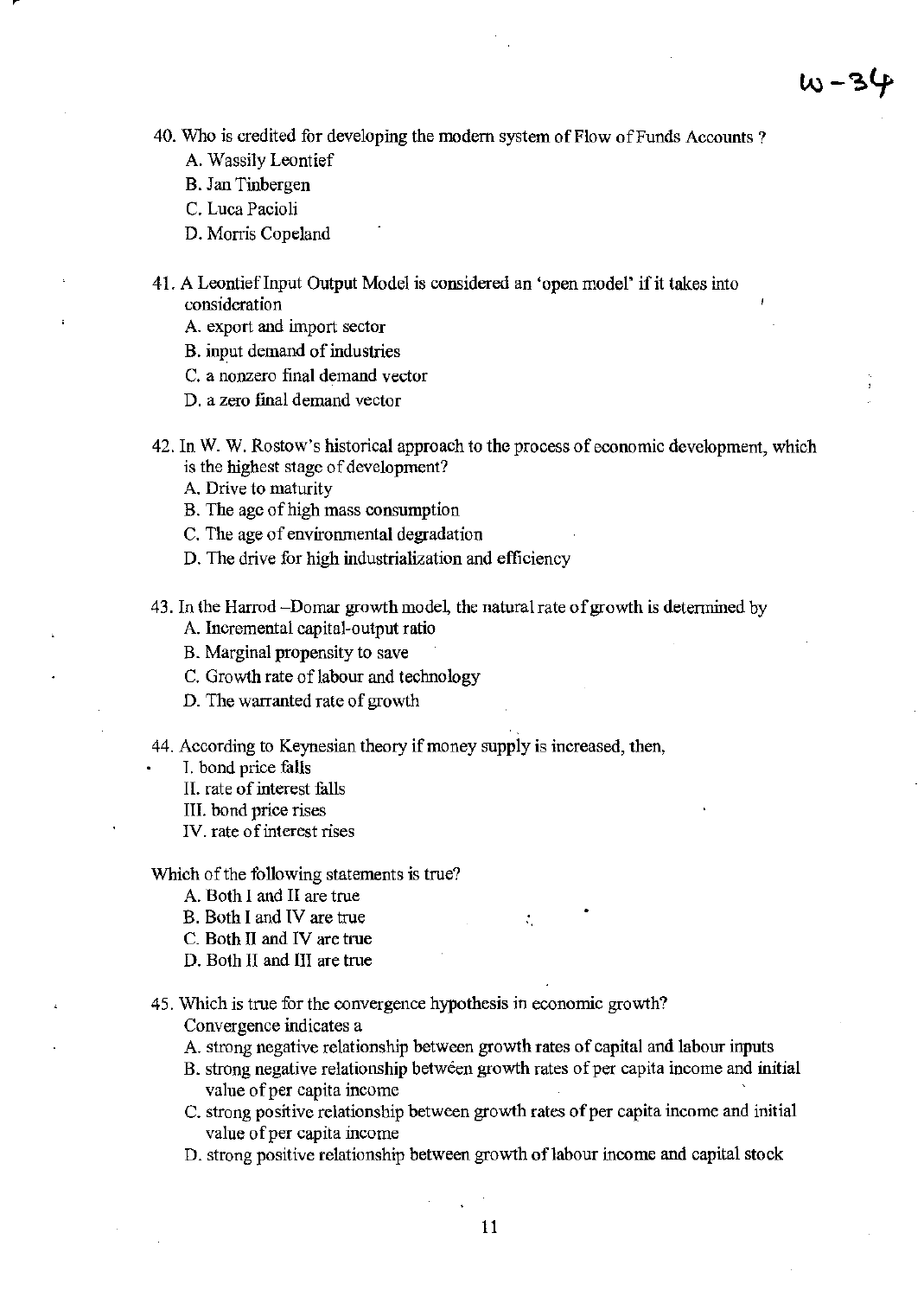46. Match the following concepts and corresponding economic growth models.

|                      | Concept                                                                                       | Economic growth model                                                                             |
|----------------------|-----------------------------------------------------------------------------------------------|---------------------------------------------------------------------------------------------------|
| $\mathbf{I}$ .<br>П. | Rural to urban migration.<br>Golden age growth path<br>III. Actual and warranted growth rates | a. Harrod model<br>b. Todaro model<br>c. Joan Robinson model<br>d. Solow model<br>e. Kaldor model |

Then, which one of the following combination sets is correct?

- A. (I, a), (U, d), (Ill, e) B. (I, b), (II, c), (Ill, d) C. (I, a), (II, b), (III, c) D. (I, b), (II, c), (Ill, a)
- 47. If the marginal cost of a producer is  $MC = 3q^2 2q$ , with fixed cost of rupces 10000, what is the total cost of producing 25 units of output?
	- A. Rupees 10148
	- B. Rupees 15000
	- C. Rupees 25000
	- D. Rupees 11825

48. The monopoly power of a finn is thc ability of a firm to sct price above marginal cost. Then, which statement is correct?

- A. The less elastic its demand curve, the more monopoly power a firm has
- B. The more clastic its demand curve, the more monopoly power a firm has
- C. Thc less elastic its demand curve, the less monopoly power a firm has
- .D. The more elastic its demand curve, the less monopoly power a firm has

49. According to the theory of comparative advantage, \vhich of the following is **not** a reason why countries tradc?

- A. Comparative advantage.
- B. Costs arc higher in one country than in another.
- C. Prices are lower in one country than in another.
- D. Exports give a country a political advantage over other countries that export less

50. Quantitative and tariff protections are given to domestic firms in

A. an infant-industry model of development

- B. the big push growth model of Rosenstein Rodan
- $C$ . an input substitution model of growth

D. the Hirschman's balanced growth model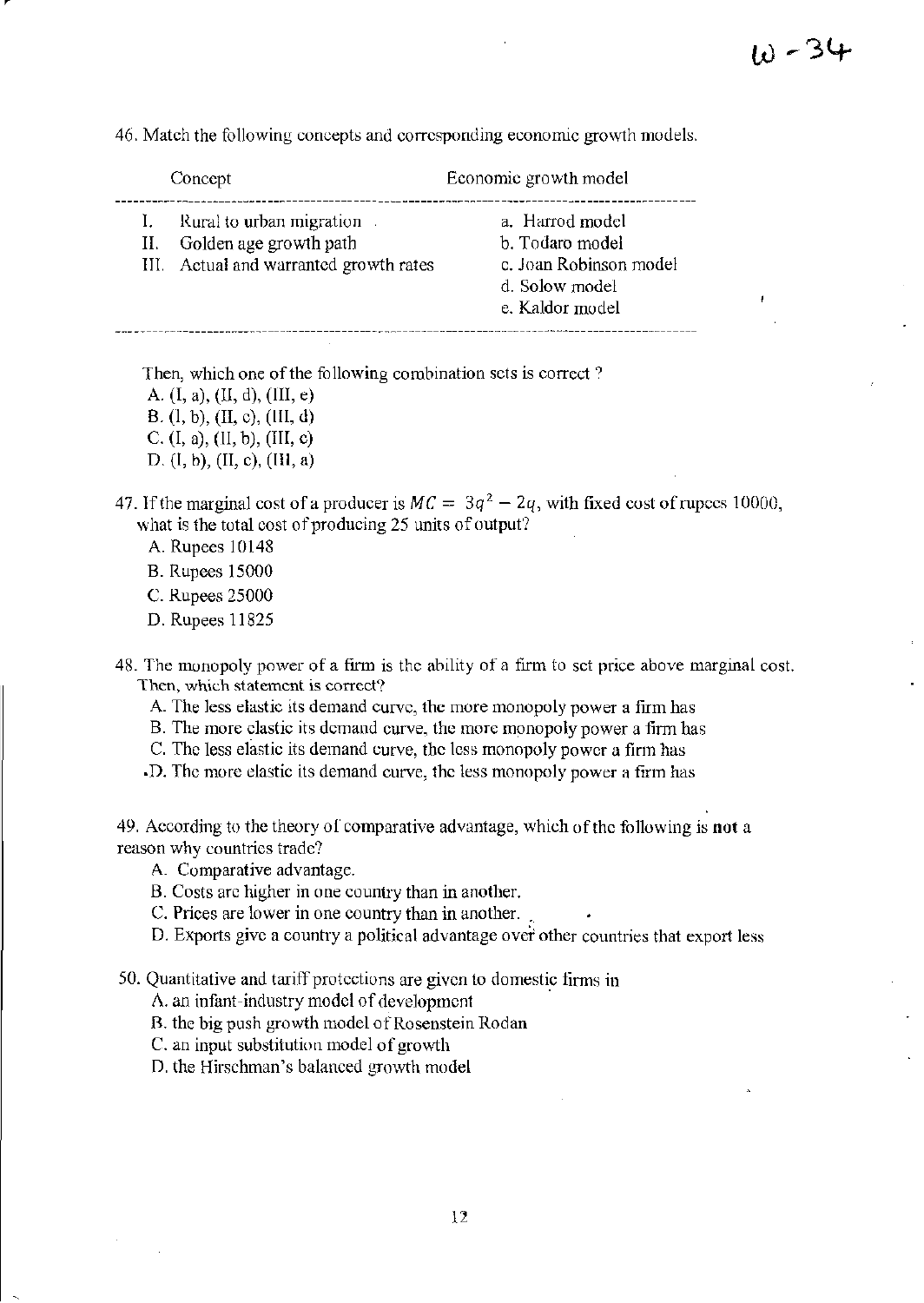51. Consider following three statements related to international trade:

According to the Heckscher-Ohlin theorem,

- 1. in a two-commodity-two-country model, free trade can be mutually beneficial if they export commodities according to their relative factor endowment advantage
- II. a country will export goods that use its abundant factors intensively, and import goods that use its scarce factors intensively
- HI. a country will import goods that use its abundant factors intensively, and export goods that use its scarce factors intensively.
- IV. a country will export goods that which are produced largely, and import those goods that use its abundant factors intensively

Which one of the following is correct?

- A. Both I and II are correct
- B. Both II and III are correct
- C. Both III and IV are correct
- D. Only IV is correct
- 52. In the context of Indian economy, "purchase and sale of government's securities by the Reserve Bank of India in the open market" is known as the

A. Statutory liquidity ratio (SLR)

- B. Open cash reserve ratio (CRR) operations
- C. Open market operations
- D. Open priority sector lending by RBI
- 53. Which of the following is not a property of a binomial experiment?
	- A. The probability of success does not change from trial to trial
		- B. The trials are independent
	- C. Two outcomes are possible in each trial
	- D. The probability of failure increases with each trial.

54. Consider following statements:

According to Karl Marx, 'Absolute Surplus Value' is obtained by

1. reducing cost of wage-goods by various means so that wage increase can be curbed

11. increasing the amount oftime worked per worker in an accounting period

Ill. reducing the overall total cost of production of variable inputs

IV. increasing the total sales profit and reducing cost of production

Which is the correct answer?

- A. Only I is correct
- B. Only II is correct
- C. Both I and III are correct
- D. Only IV is correct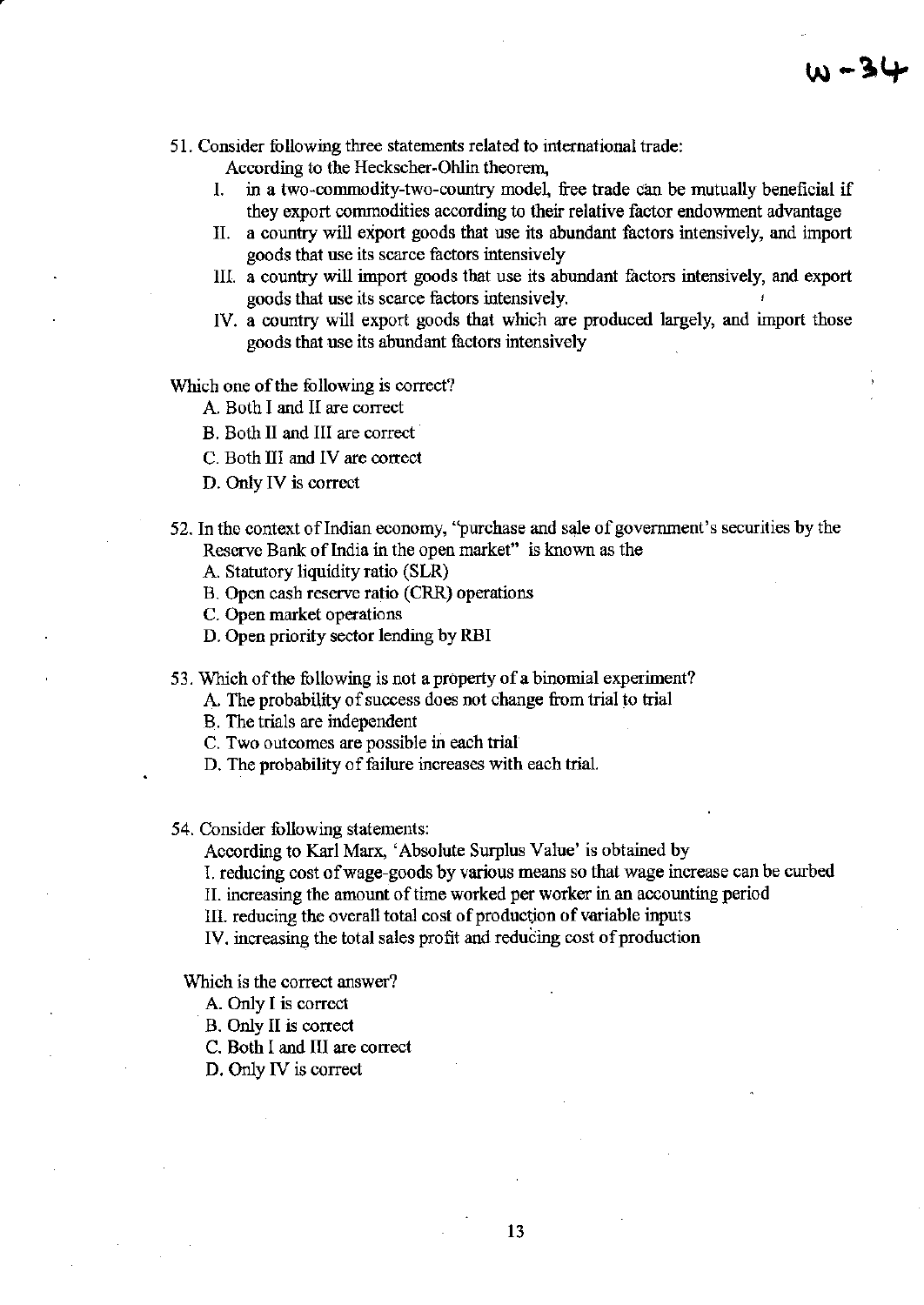- 55. Consider following three statements based on information in **Diagram-4** 
	- I. Other states and union territories (which are not mentioned in Diagrm-4) together contributed only 2% of India's total tea output
	- II. West Bengal, Tamil Nadu and Kerala together contributed a share which is less than what Assam contributed to India's total tea output
	- 111. Kerala and Tamil Nadu together contnbuted about 23% to all India total tea output and this share is less by about 20 percentage points compared to Assam's share in all India total tea output.

Which of the following is correct?

- A. Only I is correct
- B. Only II is correct
- C. Only III is correct
- D. Only I and II are correct



Diagram-4: Share of tea production of states in all mdia total, 1990·91 to 1999-2000 Source: Compiled from www,teaboard,gov.in

- 56. Which of the following is considered to be the most suitable option for an investor with low risk appetite?
	- A. Fixed deposits
	- B. Derivatives
	- C. Equities
	- D. All of the above
- 57. Which is true for the forward and spot exchange rates?
	- A. They do move closely together, but are not necessarily equal
	- B. They are always such that forward exchange rate is higher than spot exchange rate
	- C. They are unrelated to the value data
	- D. They are necessarily equal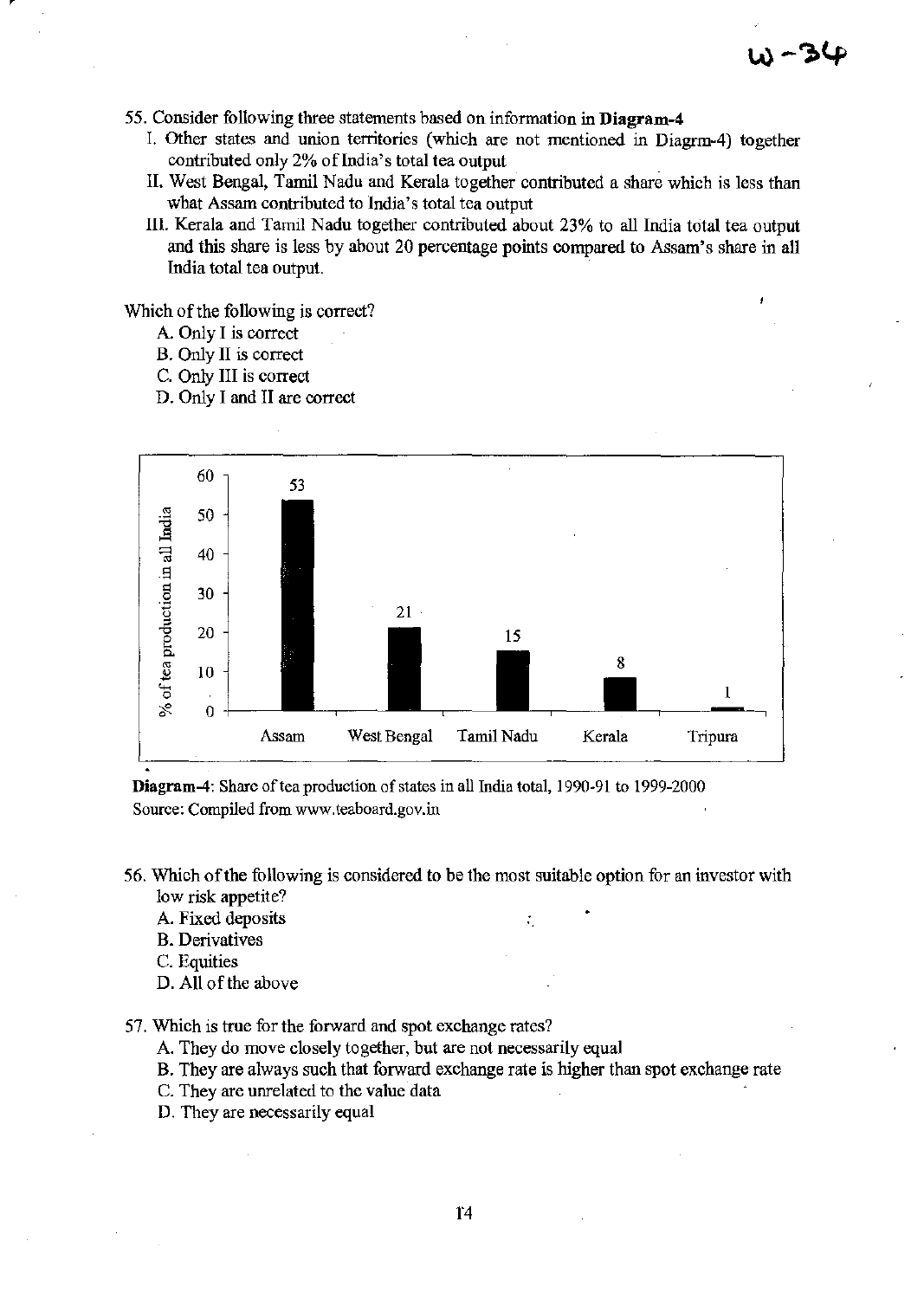#### BOX-4

Assume the exchange rate between U.S. dollar (USD) and British pound sterling (GBP) was 1.75 GBP  $= 1.00$  USD on Monday. On Saturday the exchange rate was 0.85 USD  $= 1.00$ GBP. Following statements are given on what happened between Monday and Saturday.

- l. The U.S. dollar appreciated against the British pound sterling.
- II. The U.S. dollar depreciated against the British pound sterling
- III. The British pound sterling appreciated against the U.S. dollar.
- IV, The British pound sterling depreciated against the U.S. dollar.
- 58. In BOX-4, which of the above statements, best describes what happened between Monday and Saturday?
	- A. Only I is true
	- B. Only IV is true
	- C. Both I and IV are true
	- D. Both II and III are true
- 59. Consider following four statements:
	- I. According to the Lucas aggregate supply function, output responds to change in unanticipated inflation.
	- n. According to the Lucas aggregate supply function, output responds to change in expected inflation.
	- III. Rational expectation model implies that systematic policy changes will be ineffective.
	- IV. Rational expectation model implies that systematic policy changes will be more effective

Which one of the following is correct?

- A. Only II is correct
- B. Only IV is correct
- C. Both I and III are correct
- . D. Both II and IV are correct

60. From the information in BOX-5 given below, select the correct pair.

- A. Only (I. b) is correct
- B. Only (II, d) is correct
- c. Only (111, a) is correct
- D. Only (IV, c) is correct

| <b>BOX-5</b>                       |                                              |  |
|------------------------------------|----------------------------------------------|--|
| In the context of Indian economy,  | The liabilities of central bank, currency in |  |
| high-powered money is held by      | circulation plus bank reserves is known as   |  |
| I. public and commercial banks     | a. Narrow money                              |  |
| II. public and government          | b. Broad money                               |  |
| III. Reserve Bank of India only    | c. High powered money                        |  |
| IV. public & Reserve Bank of India | d. Quasi money,                              |  |

..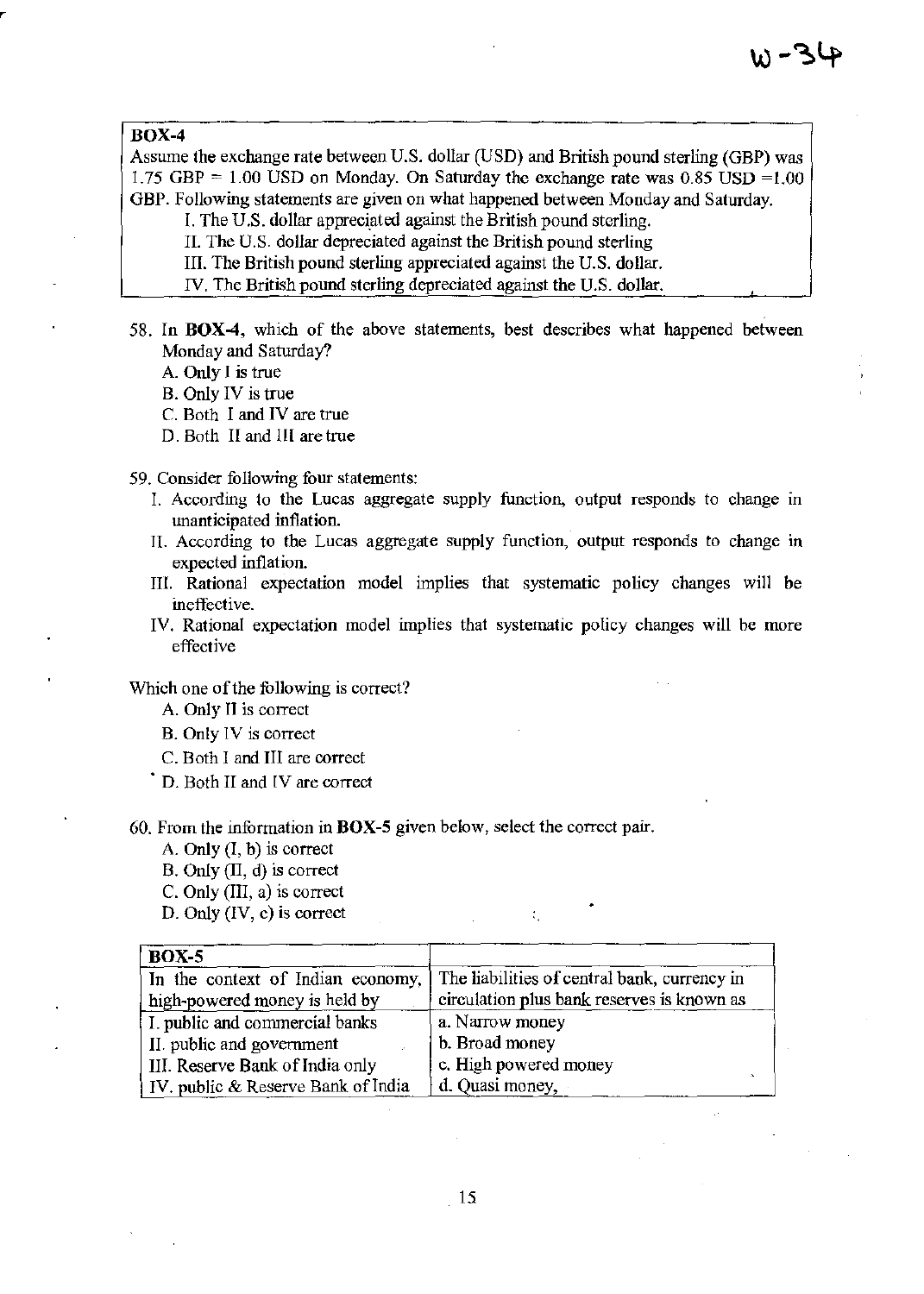61. In case of inferior goods,

r,

- A. both income consumption curve and Engel curve are positively sloped.
- B. both income consumption curve and Engel curve are negatively sloped

C. income consumption curve is negatively sloped and Engel curve is positively sloped

- D. income consumption curve is positively sloped and Engel curve is negatively sloped
- 62. Which of the following statements can be described as the "direct finance"?

A 1 have taken out a mortgage from a local bank.

- B. I have borrowed rupees 1505 from a friend
- C. I have bought shares of common stock in the secondary market.
- D. I have bought shares in a mutual fund.
- 63. The simple deposit multiplier can be expressed as the ratio expressed by the

A. change in reserves in the banking system divided by the change in deposits.

- B. change in deposits divided by the required reserve ratio.
- C. required reserve ratio divided by the change in reserves in the banking system.
- D. change in deposits divided by the change in reserves in the banking system.
- 64. The type of monetary policy that is used in India, New Zealand and the U.K. is
	- A. monetary targeting
	- B. inflation targeting.
	- C. targeting with an implicit nominal anchor.
	- D. interest-rate targeting.
- 65. Which of the following is not an assumption of the perfect competition model?
	- A. Homogenous products
	- B. Unrestricted mobility of resources from one place to another
	- C. Economics of scale by every producer
	- D. Possession of all relevant information by all agents
- 66. In the" Keynesian cross diagram, a declinc in autonomous consumer expenditure causes the aggregate demand function to shift \_\_\_\_\_\_, the equilibrium level of aggregate output to fall, and the IS curve to shift to the , everything else held constant. A. up, left
	-
	- B. up, right
	- C. down, left
	- D. down, right.
- 67. The difference between 'Gross' and 'Net' concepts of national income is about provisioning
	- A. depreciation amount
	- B. inflation rate
	- C. taxation
	- D. monetisation
- 68. Marginal Efficiency of Capital, according to Keynes, depends on
	- A. Level of effective demand
	- B. Expectations of capitalists over profitability
	- C. Nominal interest rate
	- D. Real interest rate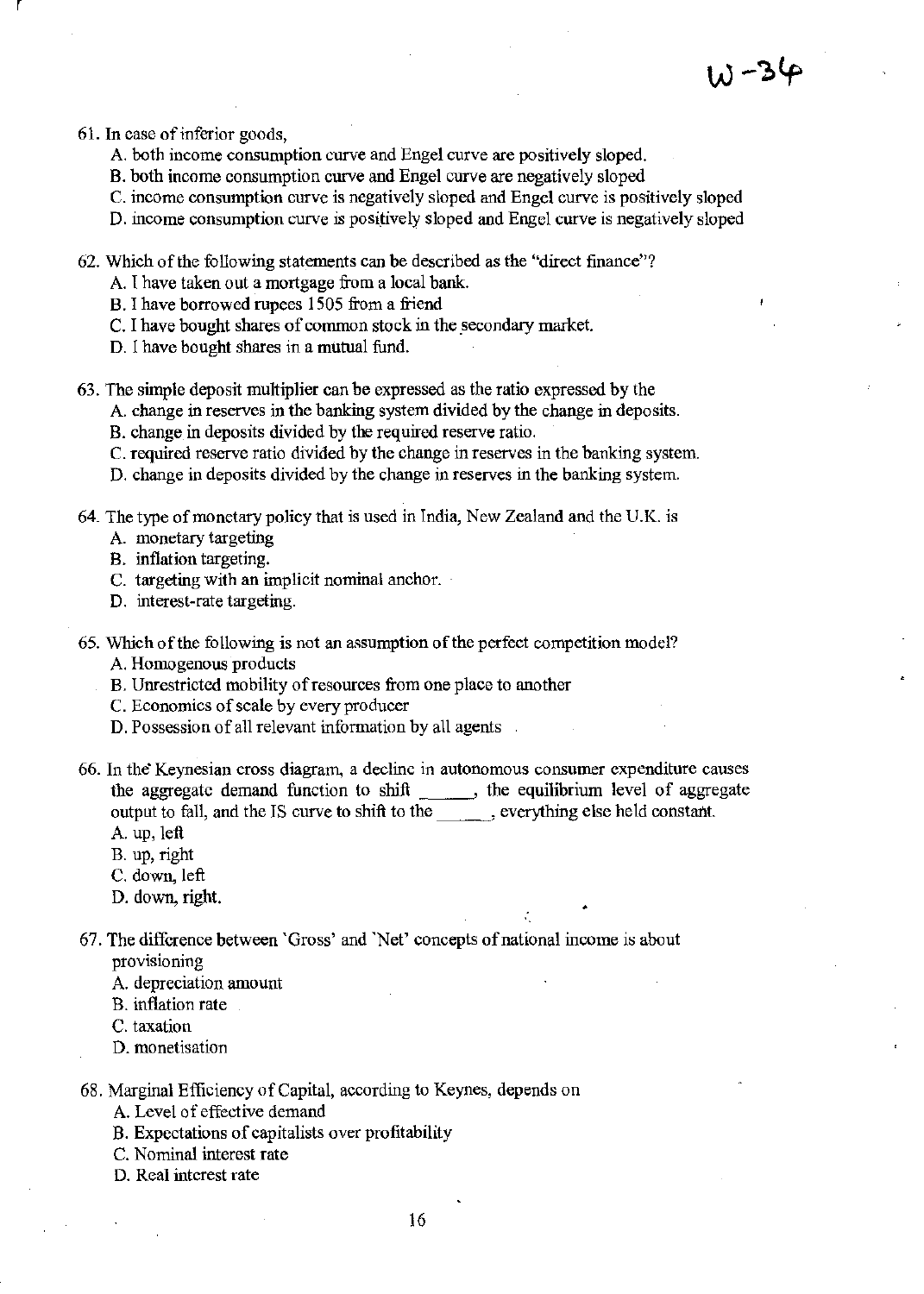**69. For an equality constraint optimization ofn choice variables, the second-order sufficient condition for a** *maximum* **given by the bordered Hessian Detenninant is (after the firstorder necessary condition has been satisfied)** 

) ~ 3

A.  $|\bar{H}_2|, |\bar{H}_3|, ... |\bar{H}_n| < 0$ B.  $|\bar{H}_2|, |\bar{H}_3|, \dots |\bar{H}_n| > 0$ C.  $|\overline{H}_2| < 0$ ;  $|\overline{H}_3| > 0$ ;  $|\overline{H}_4| < 0$ ; ...  $(-1)^n |\overline{H}_n| < 0$ D.  $|\overline{H}_2| > 0$ ;  $|\overline{H}_3| < 0$ ;  $|\overline{H}_4| > 0$ ; ...  $(-1)^n |\overline{H}_n| > 0$ 

**70. Consider following four statements:** 

**The limit pricing is a pricing strategy** 

- **1. which destroys the existence of smaller firms in a market by selling limited amount.**
- II. which helps the entry of smaller firms in the industry by encouraging liberal pricing.
- **III. where products are sold by a supplier at a price low enough to make it unprofitable for other players to enter the market**
- **IV. where products are sold by a supplier at a price which is lower than the average cost of production and it is not profitable for outside firms to enter the market**

Which of the above statements is true?

- **A. Only I is true**
- **B. Only II is true**

C. Both II and 1II are true

D. Both III and IV are true

**71. Following are items covered under the Union Budget ofIndia.** 

**L Defense expenditure** 

**II. Interest payments** 

**Ill. Wage and salary payments to government employees** 

**IV. Subsidies to farmers** 

Which of the above item(s) is/are covered under the 'Non-Plan Expenditure'?

A. Only I

- B. Only 11 and IV
- C. All of I, II, 1II and IV
- D. Only IV

**72. From the information in BOX-6 given below, select the correct pair(s).** 

A. Only (I, b) is correct

B. Both (II, d) and (I, b) are correct

C. Only (1II, b) is correct

D. Only (IV, d) is correct

| <b>BOX-6</b>                                                                                |                                                                                          |  |
|---------------------------------------------------------------------------------------------|------------------------------------------------------------------------------------------|--|
| Now, the monthly Wholesale Price<br>Index (WPI) of India is compiled and<br>released by the | At present, the Consumer Price Index (CPI)<br>of India is estimated and published by the |  |
| I. NSSO and CSO                                                                             | a. NSSO                                                                                  |  |
| <b>II. CMIE</b>                                                                             | b. RBI                                                                                   |  |
| III. Ministry of Finance                                                                    | c. Ministry of Finance                                                                   |  |
| IV. Office of the Economic Adviser,                                                         | d. Ministry of Statistics and Program                                                    |  |
| Ministry of Commerce and Industry                                                           | Implementation (MOSPI)                                                                   |  |

÷.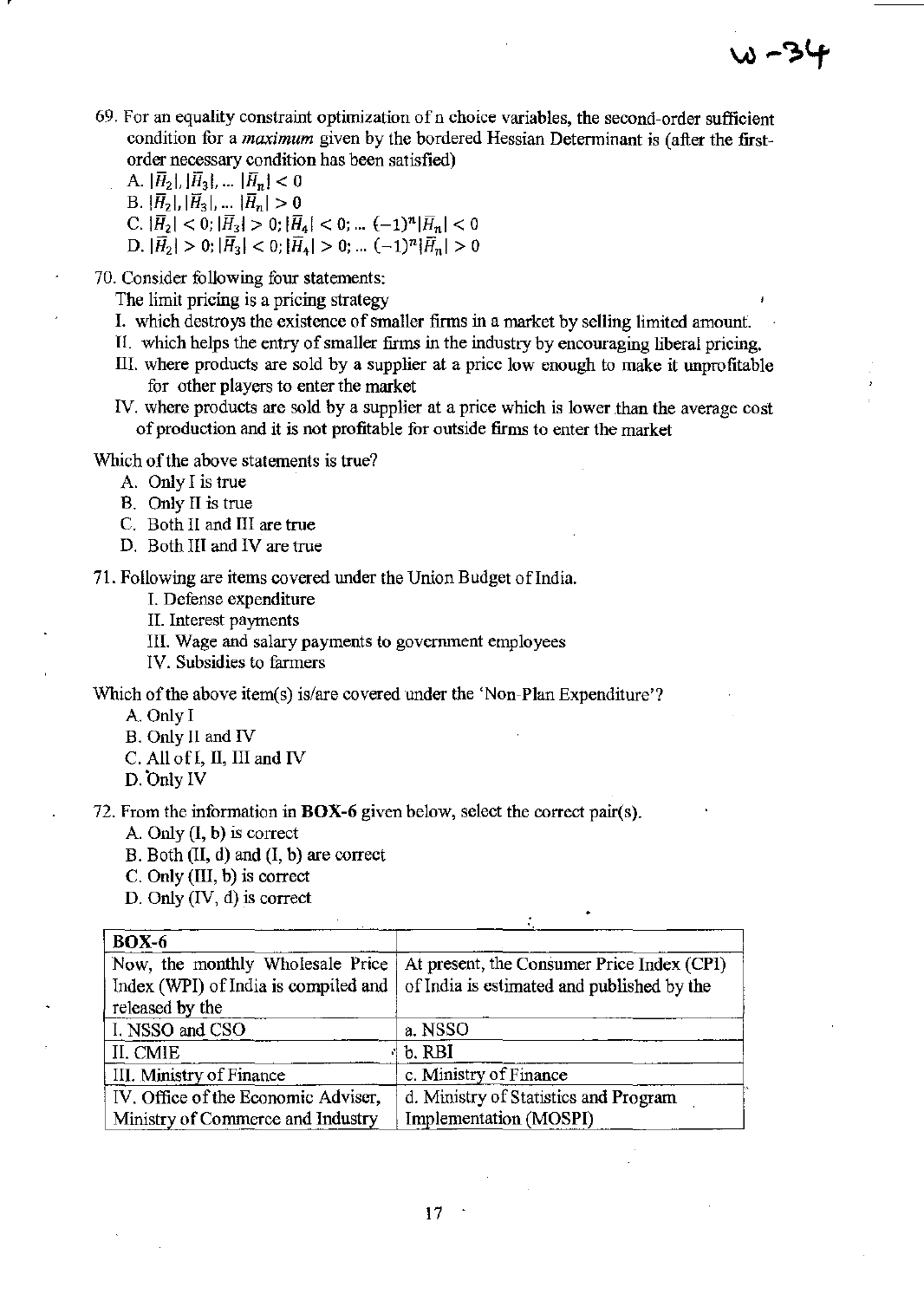- 73. The Shanta Kumar Committee Report submitted in January 2015 was set up to give recommendations for restructuring
	- A. Food Corporation of India
	- B. Public Sector Banks
	- C. Public Sector Fertilizer Units
	- D. NABARD

74. Consider following statements of Oligopoly market models.

The equilibrium point of the

- I. Cournot model is at the intersection of output reaction functions of two firms
- II. Cournot model is at the intersection of price reaction functions of two firms.
- III. Bertrand model is at the intersection of output reaction functions of two firms.
- IV. Stakelberg leader-follower model is at the tangency of the iso-profit curve of leader and output reaction function of the follower
- V. Stakelberg leader-follower model is at the tangency of the iso-profit curve of follower and price reaction function of the leader
- VI. Stakelberg leader-follower model is at the tangency of the iso-profit curves of leader and follower

Then, which one of the following is correct?

- A. Only 1 and III are correct
- B. Only I and IV are correct
- C. Only III and VI are correct
- D. Only II, III and VI are correct
- 75. Which of the following is the recommendation of J.C. Kumarappa Committee of 1949?
	- A. Cooperative farming
	- B. Irrigation development
	- C. HYV seeds
	- D. Land Rcforms
- 76. Which of the following ceilings of fiscal deficit, does the FRBM Act 2003 suggest fur the Central Government?
	- A. 2%
	- B. 3%
	- C. 4%
	- D. 6%
- 77. Which of the following factors, aided India's dream run in achieving the highest economic growth rate during 2003-09 ?
	- A. Public sector investment
	- B. Small scale industrial growth
	- C. Faster growth of global trade
	- D. Faster growth of India's agriculture
- 78. Which one of the following is a structural determinant of poverty in India?
	- A. Low food stocks
	- B. High inflation
	- c. Low savings
	- D. Low productivity of labour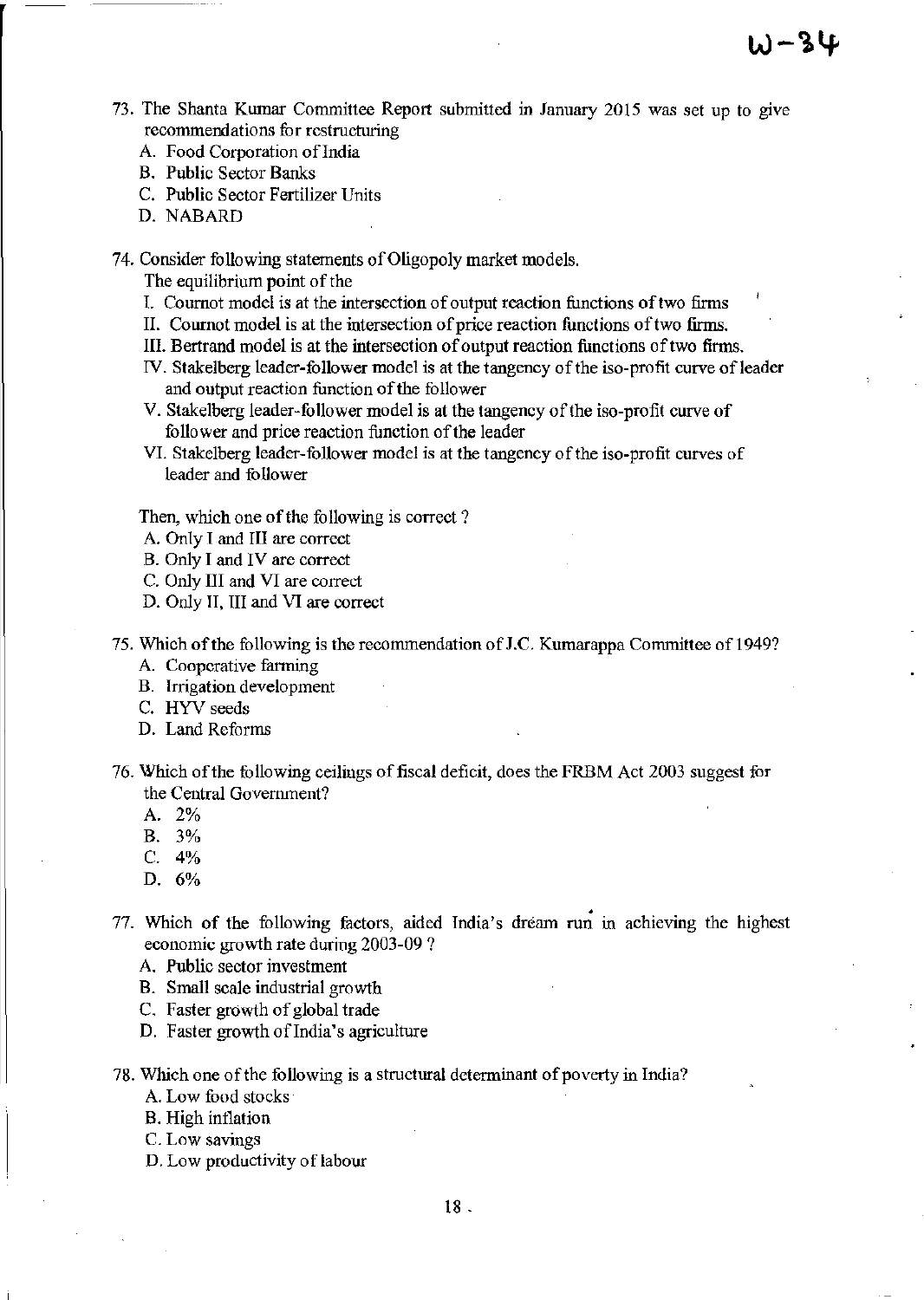- 79. When the country is in a recession, it is possible for the economy to self-correct through
	- A. an increase in wages with a corresponding decrease in the price level

B. an increase in wages and a corresponding increase in the price level

- C. a decrease in wages with a corresponding increase in the price level
- D. a decrease in wages and a corresponding decrease in the price level

80. From the information in **BOX-7** given below, select thc correct pair.

A. Only (I, a) is correct

B. *Only* (II, c) is correct

- C. Both (III, b) and (IV, a) are correct
- D. Both (IV, d) and (II, c) are correct

| <b>BOX-7</b>                          |                                             |
|---------------------------------------|---------------------------------------------|
| Which one of<br>following<br>the      | A firm that is making zero economic profits |
| the<br>corresponds to<br>statements   | in the long run will have incentives to     |
| Rawlsian concept of equity?           |                                             |
| I. All members of the society receive | a. Shut down                                |
| equal amount of goods.                |                                             |
| II. Maximise the utility of the least | b. Reallocate to another industry           |
| well off people.                      |                                             |
| III. Market outcomes are most         | c. Continue to operate as it is             |
| equitable.                            |                                             |
| IV. Maximise the total utility of all | d. Expand production                        |
| members of the society.               |                                             |

- 81. The idea of *indicative planning* was first adopted in which Five-Year Plan of India? A. Second Five-Year Plan
	- B. Fifth Five-Year Plan
	- C. Seventh Five-Year Plan
	- D. Eighth Five-Year Plan

82. From the information in **BOX-8** given below, select the correct pair.

- A. Only (l, a) is correct
- B. *Only* (II, d) is correct
- C. Only (III, b) is correct
- D. Only (IV, c) is correct

| <b>BOX-8</b>                                             |                                                                        |  |
|----------------------------------------------------------|------------------------------------------------------------------------|--|
|                                                          | In India's Union Budget 2020-21, The overall theme of the Union Budget |  |
| the largest item of expenditure in   2020-21 of India is |                                                                        |  |
| terms of percentage share is on                          |                                                                        |  |
| I. interest payments                                     | a. Sabka sath, sabka vikas                                             |  |
| II. State's share of taxes and duties                    | b. Rural development and poverty removal                               |  |
| III. defence expenditure                                 | c. Works for all, peace of life                                        |  |
| IV. urban infrastructure expenditure                     | d. Ease of living                                                      |  |

÷.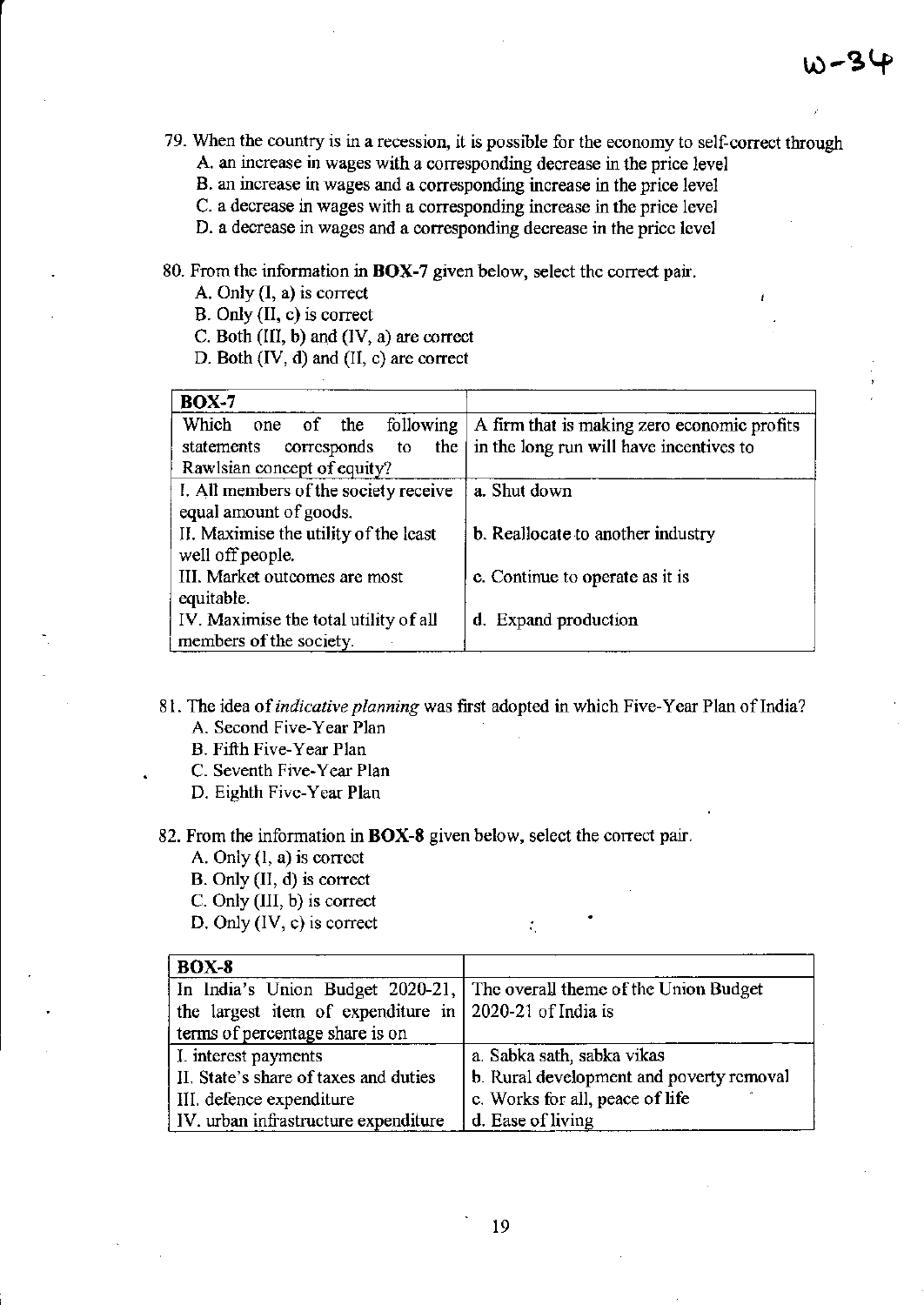83. The Economic Survey 2019-20 of India made an attempt to understand

- A. Behavioural Economics of Nudge
- B. Late Converger Stall
- C. The "Other Indians"
- D. Thalinomics

84. The homogeneity of three or more population correlation coefficients can be tested by:

- A. t-test
- B. F-test
- C. Z-test
- D.  $\gamma^2$ -test
- 85. For a country, if nominal gross domestic product fell but real gross domestic product rose during 2018 to 2019, which of the following must be true during that period?
	- A. Unemployment rate increased to a large extent.
	- B. The inflation rate was negative
	- C. Net exports were declining and witnessed a negative growth rate
	- D. The average of stock prices rose while bond prices fell drastically.
- 86. The regression coetficients are independent of
	- A. the change of scale, but not of the origin
	- B. the change of origin, but not of the scale
	- C. the change of both origin and scale
	- D. the change of neither origin nor scale
- 87. Given two sets P and Q, set P has 25 elements and set Q has 15 elements. The new set PUQ will have
	- A. 40 elements
	- B. 25 elements
	- C. between 25 and 40 elements
	- D. 10 elements

88. From the information in **BOX-9** given below, select the correct pair.

- A. Only (I, b) is correct
- B. Only (II, a) is correct
- C. Only (III, d) is correct
- D. Only (IV, c) is correct

| <b>BOX-9</b>                          |                                               |
|---------------------------------------|-----------------------------------------------|
| The Type I error occurs when          | The Type II error occurs when                 |
| I. we reject a true null hypothesis   | a. a good lot is rejected                     |
| II. we reject a false null hypothesis | b. a bad lot is accepted                      |
| III. we do not reject a false null    | c. the number of defectives is very large     |
| hypothesis                            |                                               |
| IV. we do not reject a true null      | d. the proportion of defectives is very small |
| hypothesis                            |                                               |

÷.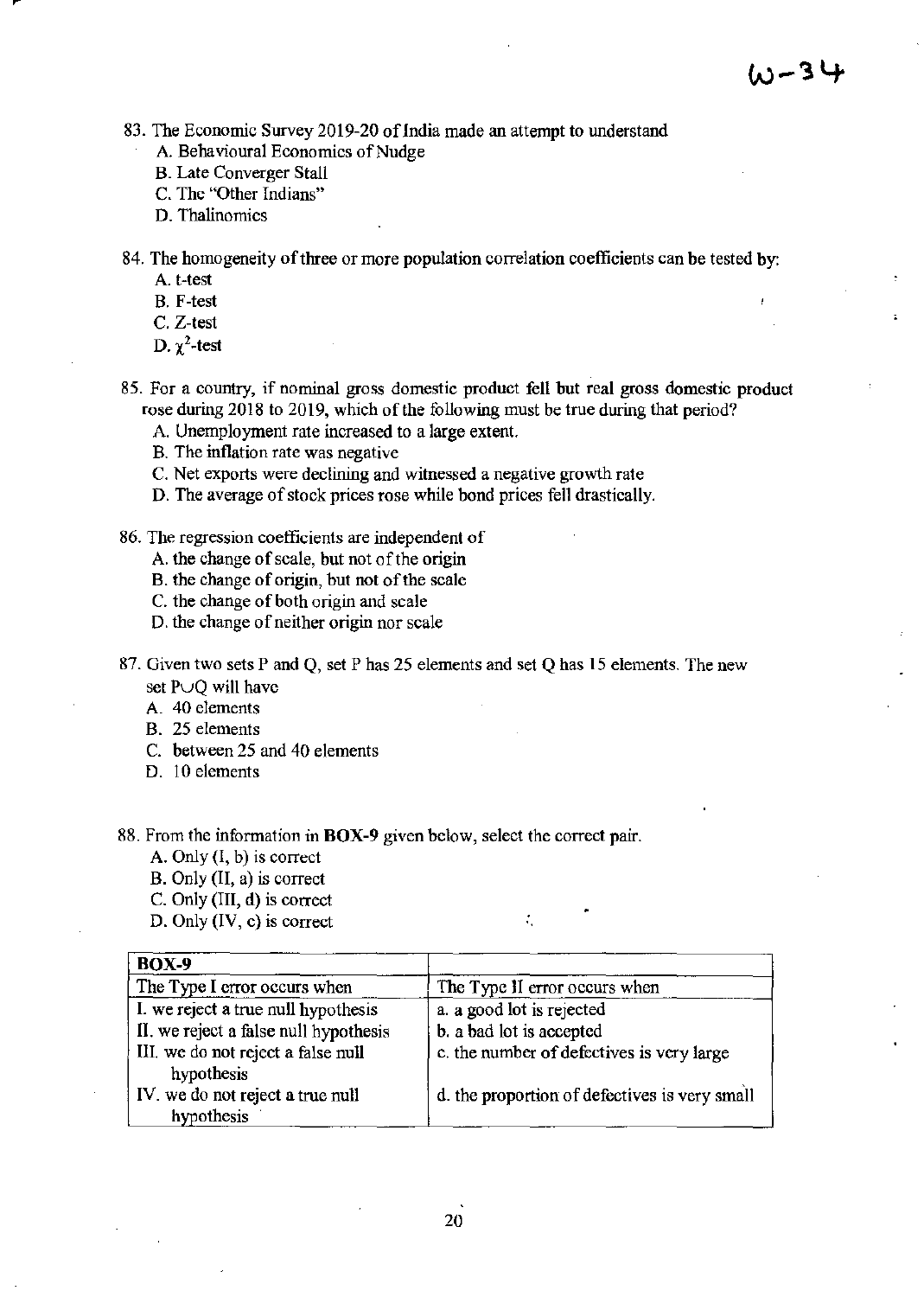89. Consider following four statements:

I. Discount to students  $\&$  senior citizens in train fares is an example of 1st degree price discrimination

 $w.34$ 

II. Discount to students & senior citizens in train fares is an example of 3rd degree price discrimination

III. Public grazing land is rival but not exclusive

IV. Public grazing land is both rival and exclusive

Which of the following is correct?

- A. Only I is correct
- B. Only IV is correct
- C. Only I and IV are correct
- D. Only II and III are correct

90. Indian farmers may be worse off when there is a good harvest of their crop as

A. Demand for farmers' produce is elastic

- B. Demand for farmers' produce is inelastic
- C. Supply of agrarian goods is elastic
- D. It is an inferior good

91. The matrix 
$$
Y = \frac{1}{6} \begin{bmatrix} 1 & -2 & 1 \\ -2 & 4 & -2 \\ 1 & -2 & 1 \end{bmatrix}
$$
 is an example of

A. Diagonal matrix

B. Identity matrix

C. Idempotent matrix

D. Triangular matrix

92. Consider two individuals (M and N), and two goods x and y. Individual 'M' is willing to sacrifice 2 units of 'y' for an extra unit of 'x' and individual 'N' is willing to sacrifice 1 unit of 'y' for an extra unit of 'x'. If individual 'M' offers an exchange rate of 2 units of 'y' for an extra unit of 'x', then

A. Individual 'M' is better off after the exchange

B. Individual 'N' is better off after the exchange

C. Both individual are better off after the exchange

D. Both are not better off after the exchange

93. From the information in BOX-10 given below, select the correct pair.

- A. Only  $(IV, a)$  is correct
- B. Only (III, b) is correct
- C. Only (II, c) is correct
- D. Only (I, d) is correct

| $BOX-10$                                                                     |                   |
|------------------------------------------------------------------------------|-------------------|
| The book entitled "I do what I do" is The originator of the idea of rational |                   |
| authored by                                                                  | expectations is   |
| I. Urjit Patel                                                               | a. John Muth      |
| II. C. Rangarajan                                                            | b. Robert Lucas   |
| III. Amartya Sen                                                             | c. Von Hayek      |
| IV. Raghuram G Rajan                                                         | d. Thomas Sargent |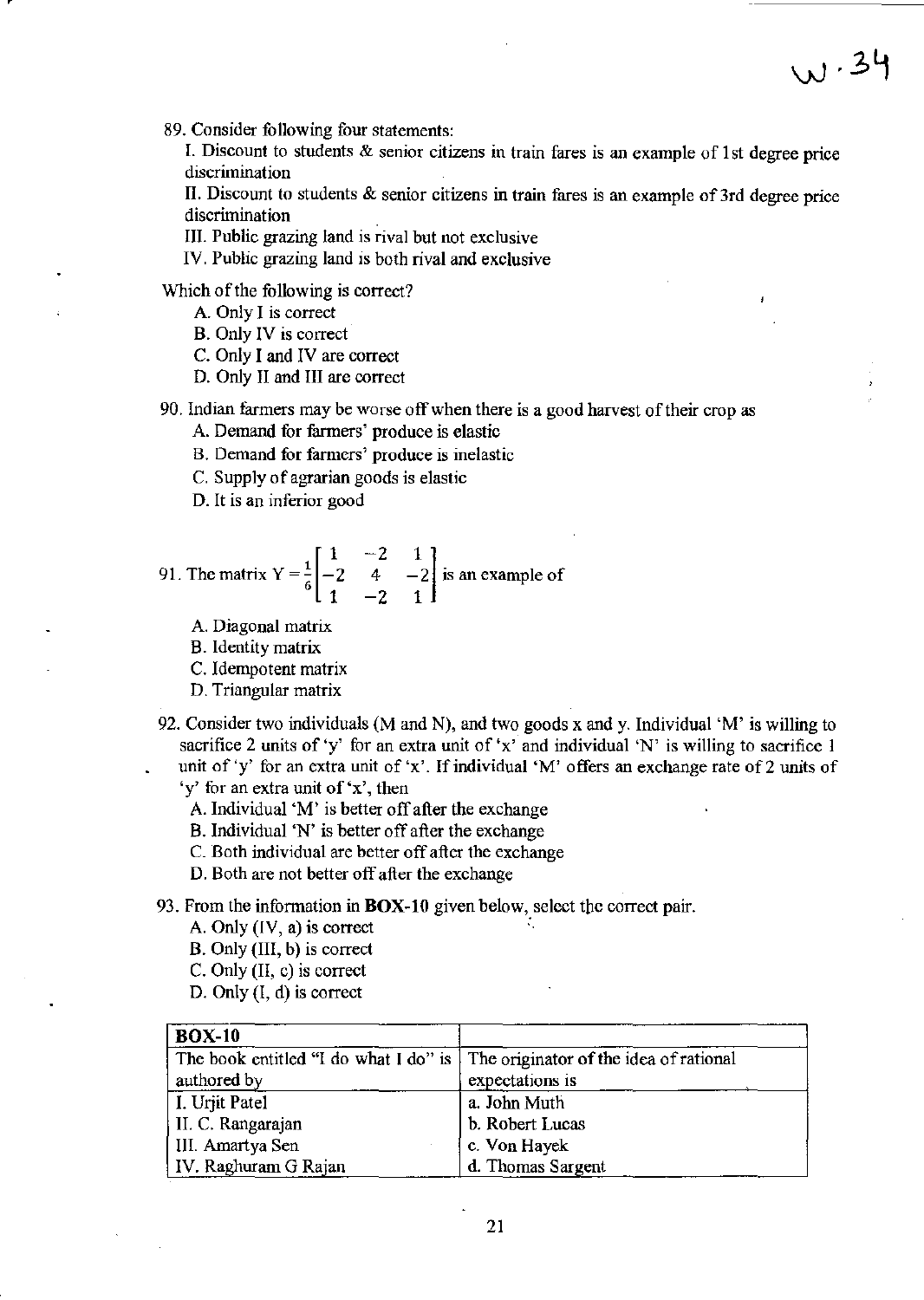94. Consider following five statements:

I. According to classical economic system, saving is a function of the real interest rate II. According to classical economic system, saving is a function of income.

Ill. According to classical economic system, saving is a function of real wage.

IV. Process of raising revenue through money creation by the government is minting.

V. Process of raising revenue through money creation by the government is both inflation tax and seigniorage.

Which of the following is correct?

- A. Only II is correct
- B. Only III is correct
- C. Only I and V arc correct
- D. Only II and IV are correct

95. Consider the following short paragraph.

"For a rational consumer whose consumption is based on lifetime income, taxation and government debt are equivalent. The underlying idea is that no matter how a government chooses to increase spending, whether through borrowing more or taxing less, the outcome is the same and demand remains unchanged."

Which of the following subscribes to the idea contained in above paragraph?

- A. Ricardian equivalence proposition
- B. Laffer curve equivalence theorem
- C. Pigou effect of taxation and government spending
- D. Coase theorem of constant demand.

96."Non accelerating inflation rate of unemployment is the

A. rate of unemployment at 2 %

- B. rate of unemployment consistent with zero inflation
- C. rate of unemployment consistent with increasing inflation
- D. rate of unemployment between 3% and 5%
- 97. Suppose duopolists face the following market demand function  $P = 30 Q$ , where total output  $Q = Q_1 + Q_2$  and P is the output price. Also, suppose both firms have zero marginal cost. Then the total output produced in a Coumot equilibrium is
	- A. 10 units
	- B. 15 units
	- C. 20 units
	- D. 25 units